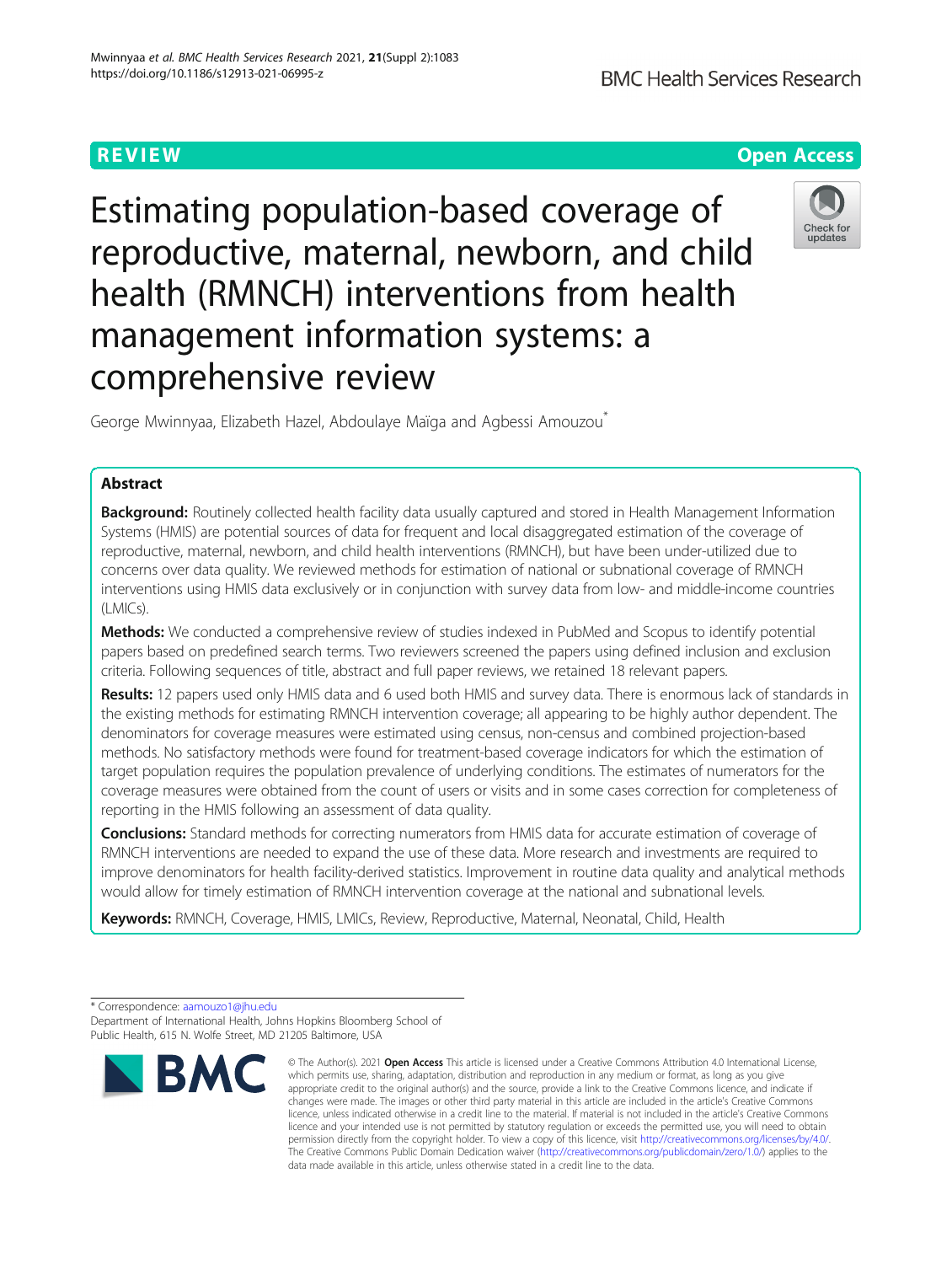# Background

Many countries have made significant progress in increasing the coverage and quality of maternal, newborn and child health services during the era of Millennium Development Goals (MDGs) and this is also true for countries that did not achieve the MDG 4 and 5 [\[1](#page-11-0), [2](#page-11-0)]. As low- and middle-income countries (LMICs) strive to maintain the gains and progress towards achieving the Sustainable Development Goal 3 (SDG 3), there is a need to use rigorous analytical methods to analyze readily available routine health facility data to track coverage of key health indicators both at the national and subnational levels.

The coverage of a reproductive, maternal, newborn, and child health (RMNCH) intervention is defined as the proportion of the population in need of the intervention or service that actually receives it [\[3\]](#page-11-0). The percentage of the target population that received the defined RMNCH intervention (RMNCH intervention coverage) is a crucial measure in public health [\[4](#page-11-0)]. At the global and country level, RMNCH intervention coverage indicators are used to monitor progress, identify coverage gaps, allocate resources, plan future interventions and guide health policies [[5](#page-11-0)]. Additionally, RMNCH intervention coverage indicators are also used to determine countries eligibility for global support programs such as performance-based financing [\[6](#page-11-0)–[8\]](#page-12-0), support from the GAVI Alliance for the introduction of new vaccines [\[9\]](#page-12-0), the Millennium Challenge Account assistance [\[10\]](#page-12-0) and other international support programs [[11\]](#page-12-0).

The number of individuals who received the RMNCH intervention (numerator) can be used to examine trends over time and difference between subnational units, but the estimation of coverage requires a denominator. In most LMICs, RMNCH intervention coverage based on health management information systems (HMIS) data is estimated using aggregate routine health facility reports and the estimated target population from census projections [[4\]](#page-11-0). When a person visits a health facility for routine RMNCH care, the health worker records the service provided in their clinic register (facility-held record), a tally sheet and often also on a home-based record that the individual keeps with them [[12](#page-12-0)]. Health workers at each health facility compile data manually at the end of each month from the facility registers and tally sheets, using standardized reporting forms which are forwarded to their subnational unit (such as district) health department. The latter office enters the data into the computer and a web-based system (HMIS) such as DHIS2 which is used to check data quality, produce scorecards, and transfer data to regional and national Ministry of Health.

The recording, transcription, compilation and reporting of RMNCH data from health facilities is highly prone to errors and misreporting [[12](#page-12-0)–[18](#page-12-0)]. Reports based on health facility data may underestimate population level intervention coverage due to incomplete reporting from reporting facilities or non-reporting from other RMNCH intervention providers (e.g. private sector, nongovernmental organizations) [[12,](#page-12-0) [19](#page-12-0)]. Similarly, reports may overestimate coverage due to overreporting from facilities (due to inclusion of people outside the target group for the intervention) or movement of people across administrative boundaries (districts, regions) [[19](#page-12-0), [20\]](#page-12-0). The further use of RMNCH intervention coverage to determine eligibility for international support also promotes inflation of administrative coverage estimates [[21\]](#page-12-0). For some RMNCH interventions such as immunization, doses distributed (not the actual number of people receiving the intervention) are sometimes used as the numerator which does not take wastage into account [\[20](#page-12-0), [22](#page-12-0)–[24\]](#page-12-0).

In addition to numerator challenges, denominators derived from census and civil registration and vital statistics (CRVS) are often grossly inaccurate [[14\]](#page-12-0). The availability of census data from multiple time points together with accurate CRVS data is necessary for accurate population projections. However, the availability of these data are limited particularly in Sub-Saharan Africa and Asia. Globally, it is estimated that only 59 % of infants younger than 12 months have their births registered and only 33 % in Sub-Saharan Africa and Asia [\[25\]](#page-12-0). Globally, 53 % of deaths are not registered and the proportion of unregistered deaths is likely to be much higher in LMICs [[25\]](#page-12-0). Additionally, there is limited information on migration in LMICs making it impossible to adjust for that in estimating target population for the various RMNCH interventions.

The availability of recent and appropriate population level census data is rare in many LMICs [[26](#page-12-0)]. For example, the Democratic Republic of Congo [\[27\]](#page-12-0), Ethiopia [[28](#page-12-0)], Burkina Faso [\[29\]](#page-12-0), and Afghanistan [\[30](#page-12-0)] held their latest population census in 1984, 2007, 2006 and 1979, respectively. In other countries like Nigeria, not only is the census data old, but the accuracy is highly contested [\[31,](#page-12-0) [32](#page-12-0)]. Given these challenges, the population projection for key RMNCH indicators using census data in LMICs is problematic. When the denominator for a defined intervention is overestimated or under-estimated, the resulting coverage becomes unexpectedly low or high. It is common to see estimated RMNCH indicator coverage from LMICs exceeding 100 %, partly as a result of incorrectly estimated target population (denominator too low) or numerator (too high) [\[5,](#page-11-0) [26](#page-12-0), [33](#page-12-0)].

Given the limitations on coverage estimates derived from health facility data, household surveys are considered the 'gold standard' for the measurement of RMNC H intervention coverage and are also used to validate coverage estimations from health facility data [\[3](#page-11-0)].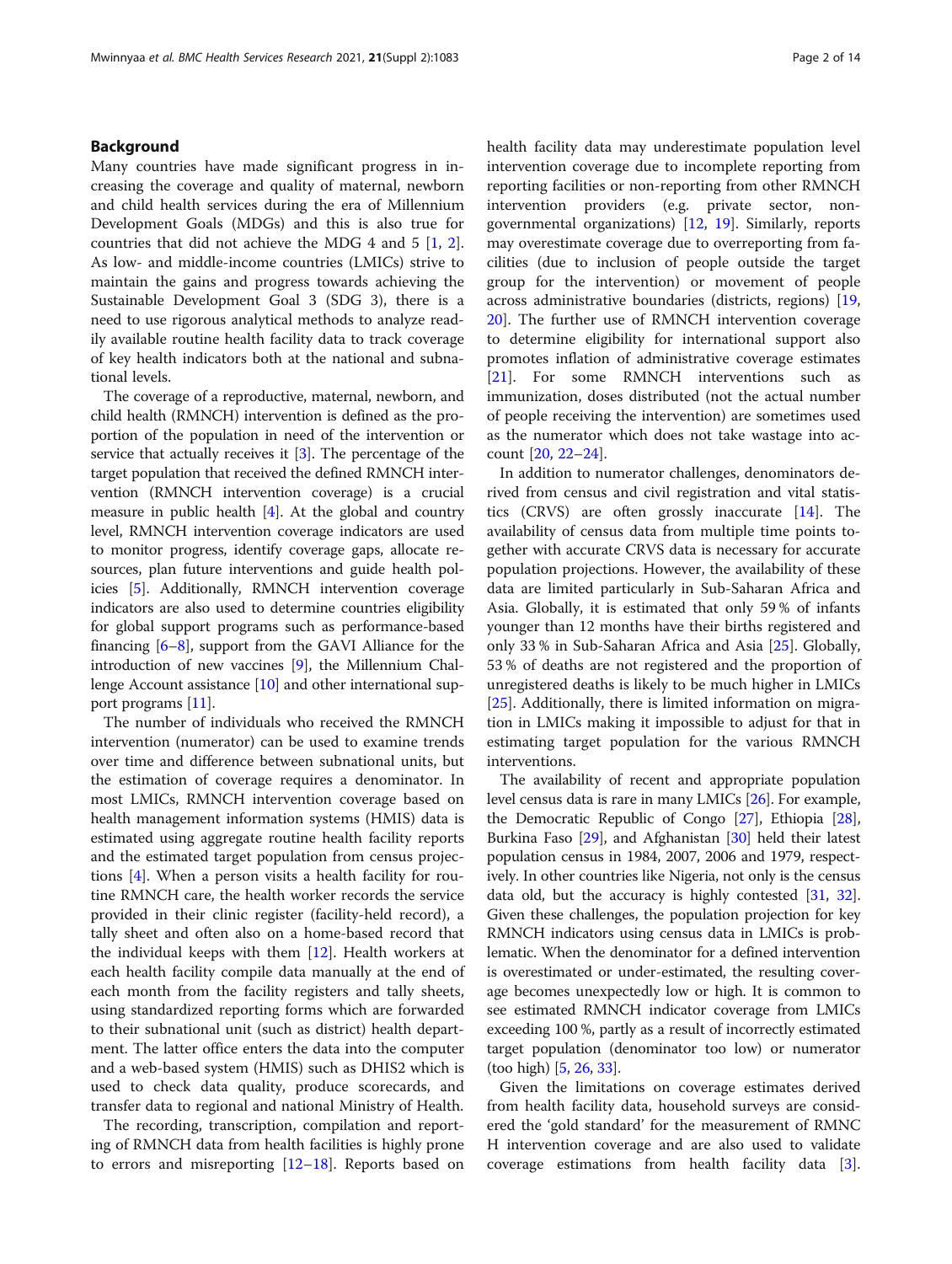<span id="page-2-0"></span>However, household surveys have their own biases and limitations [\[20\]](#page-12-0). They are infrequent, expensive, time and resource intensive, and are generally not powered for finer subnational coverage estimates limiting their usefulness [\[3](#page-11-0), [5](#page-11-0), [20](#page-12-0)]. They are limited in measuring some conditions (e.g. pneumonia in children) and their treatment coverage, and are also affected by inaccuracies in the measurement of several maternal and newborn health coverage indicators [[34](#page-12-0)–[37](#page-12-0)].

Policy makers and public health officials across LMICs rely on RMNCH intervention coverage estimates from routine data to timely identify coverage gaps. These data are also used to ascertain the effects of unexpected events on service use such as the current Covid-19 pandemic. It is becoming increasingly necessary to identify reliable analytical methods for measuring the coverage of RMNCH interventions using HMIS data. Inaccurate estimation of the numerator and/or denominator will result in wrong coverage estimates, misinform national and local health policies and result in wrongful allocation of scarce resources. There is limited information on the most up-to-date available analytical techniques that are used to address the limitations of HMIS data and to improve the estimate of RMNCH intervention coverage using HMIS data.

In this paper, we carried out a comprehensive review of the literature to identify approaches that have been used for estimation of national or subnational coverage of RMNCH interventions using HMIS data exclusively or in conjunction with survey data in LMICs. We describe these methods and highlight their strengths and limitations. This information will be useful to researchers, ministries of health and local health departments in LMICs who continuously strive to improve the accuracy of RMNCH intervention coverage estimates using their local HMIS data. To the best of our knowledge, this is the first comprehensive review focusing on analytical methods to improve estimation of RMNCH intervention coverage using routine data.

# **Methods**

We focused on methods used to assess internal and external consistency of HMIS data for the estimation of RMNC H intervention coverage, together with ways of handling incomplete reporting, estimating the target population, and handling of data inconsistencies. We classified denominator estimation methods into two groups: censusbased projections and non-census-based projections. Census-based projection is the estimation of a target population using population-based projections (e.g. population censuses, CRVS) with or without further adjustments. Non-census-based projections include the use of data from other sources besides census-based projections such as survey data, reports from other indicators or from previous coverage information.

## Search strategy

To reduce the potential of missing relevant articles, broad search terms were used. We searched PubMed and Scopus using several search terms (Table 1). Titles and abstracts containing terms such coverage, routine health data or district health management information, national, or subnational that are indexed in PubMed or Scopus were included in the search. All relevant articles published in any language (with titles or abstracts translated in English) prior to September 2019 were reviewed.

# Inclusion and exclusion criteria, and review procedure

Original articles were included in the review if they estimated coverage of any RMNCH related indicator such as immunization, antenatal, stillbirth, delivery and postnatal services, family planning services, management of childhood illness, prevention of mother-to-child transmission of HIV, and using routine data alone or together with any survey data. Letters to the editor, editorials, reviews or systematic reviews, meta-analysis, case reports and articles that used administratively reported coverage without indicating how the numerator or the denominator was estimated for the reported coverage were excluded.

The title and abstract of each article were first reviewed, followed by a full text review. Each article was reviewed by two independent reviewers and when discrepancies occurred, the reviewers met to discuss and resolve all disagreements. Covidence software was used to manage the review of the articles [\[38](#page-12-0)].

## Data extraction

The following information was extracted from each of the articles included in the review: year of publication, indicator for which coverage was estimated, location of study, whether the estimated coverage was at the national or subnational level, whether the coverage estimate was exclusively from routine data or used a combination of information from routine and survey data, estimation of target population (denominator) and

|  | Table 1 Search Strategy |
|--|-------------------------|
|--|-------------------------|

|          | Databases Searched: PubMed and Scopus                                                                                                                                                                                                                                                                                                                                                                                                                                                                                                                     |
|----------|-----------------------------------------------------------------------------------------------------------------------------------------------------------------------------------------------------------------------------------------------------------------------------------------------------------------------------------------------------------------------------------------------------------------------------------------------------------------------------------------------------------------------------------------------------------|
| Keywords | region, national, subnational, nationwide, nation-wide, sub-<br>national, district, state, states, statewide, province, provincial,<br>province-wide, provincewide, local, city, citywide, prevalence,<br>prevalence, scale up, at scale, coverage, penetration, extent,<br>health information systems, health management information<br>system, routine health data, routine health information, dis-<br>trict health information software, health-facility data, facility<br>data, routine data, administrative data, program data, HMIS,<br>DHIS, RHIS |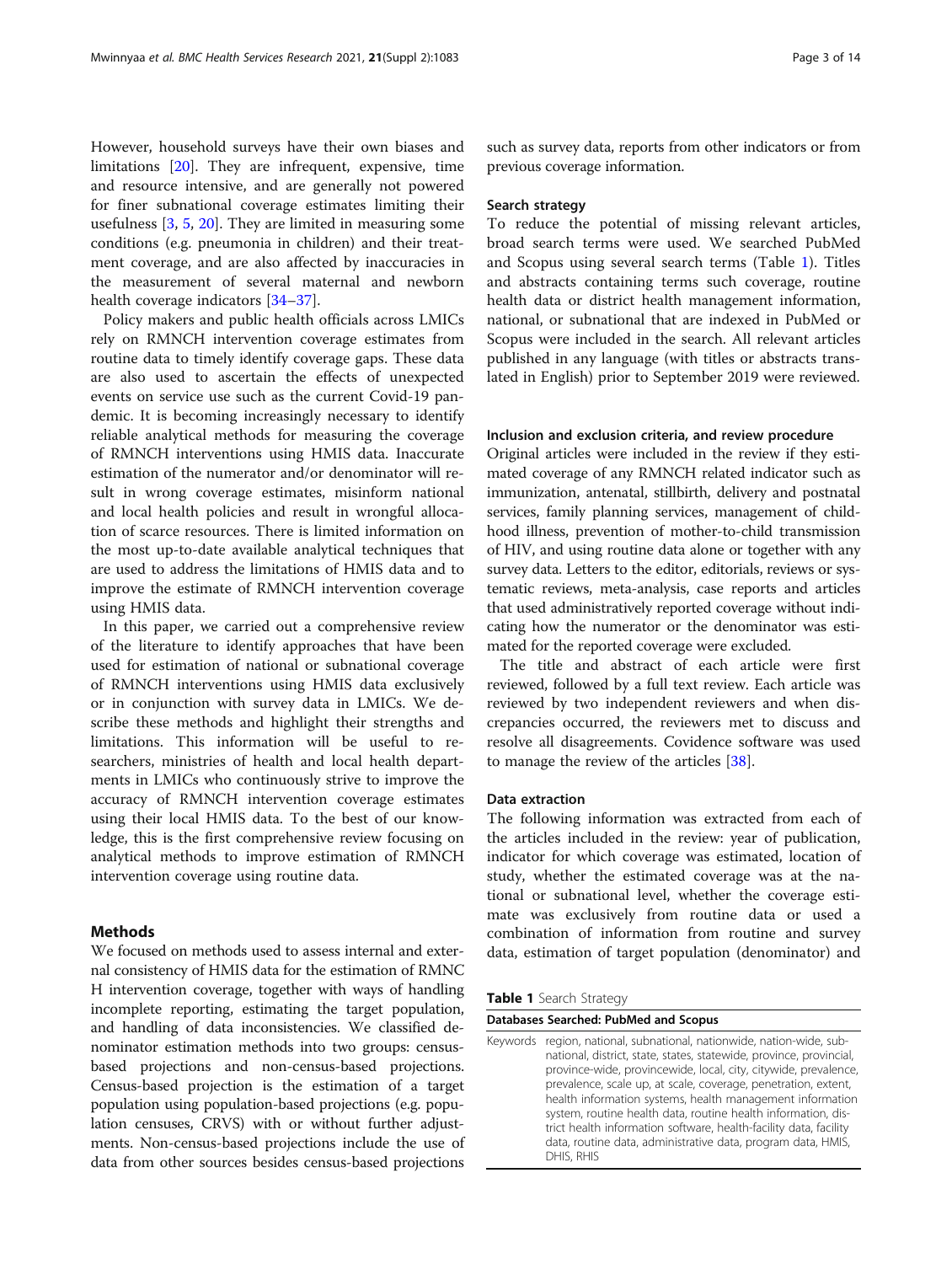numerator. Other key features identified were documented as well. We focused on the methods to adjust for the denominators and numerators, missing data, over and under reporting and the overall coverage estimate. In cases where the study had multiple indicators, only the methods applied to the estimate of RMNCH related indicator coverage were considered.

The coverage estimation methods were divided into two groups based on whether the coverage was for preventive or curative indicator as these typically require different approaches for denominator estimation. Curative-based coverage refers to indicators for which the denominator refers to a target population with a specific disease or condition presented at the clinic. These include, for example, antiretroviral treatment for HIV positive pregnant women for the purpose of preventing mother-to-child transmission or treatment of illnesses in children under five years of age. Preventive-based intervention coverage refers to coverage for interventions that are not related to treatment of an active disease or condition; examples include immunization of children, family planning services, vitamin A distribution, and antenatal and postnatal services.

# Results

Figure 1 shows the screening process. The initial search identified 668 articles. Of the 668 articles 621 (93 %) were excluded after title and abstract review because they were not related to RMNCH or coverage estimation. Full review of the remaining 47 articles resulted in the exclusion of 29 (62 %) articles because they did not calculate coverage or they used reported coverage from other sources without providing any additional information on how the numerator and the denominator of the coverage were estimated. Of the 18 articles included in this review, 12 (67 %) used only routine data and 6 (33 %) used both routine and survey data to estimate coverage for RMNCH indicators. Table [2](#page-4-0) provides a summary of all studies included in the review.

# Estimation of denominators

Seven studies took the denominator as reported by the subnational health administration or the national institute of statistics without providing details on how it was estimated [\[5](#page-11-0), [22,](#page-12-0) [39](#page-12-0)–[43\]](#page-12-0), 8 studies used the census based estimation methods [[23](#page-12-0), [24,](#page-12-0) [33,](#page-12-0) [44](#page-12-0)–[48](#page-12-0)], 4 used noncensus-based estimation approach [\[5](#page-11-0), [24](#page-12-0), [49](#page-12-0), [50](#page-12-0)] and 3 used a combination of census and non-census-based estimation approach depending on the indicator and the available data [\[24,](#page-12-0) [51\]](#page-12-0). Denominator estimation for curative-based interventions were limited to only noncensus-based methods [[49](#page-12-0), [50](#page-12-0)].

Census-based projections: Census based parameters including population growth rate, crude birth rate and

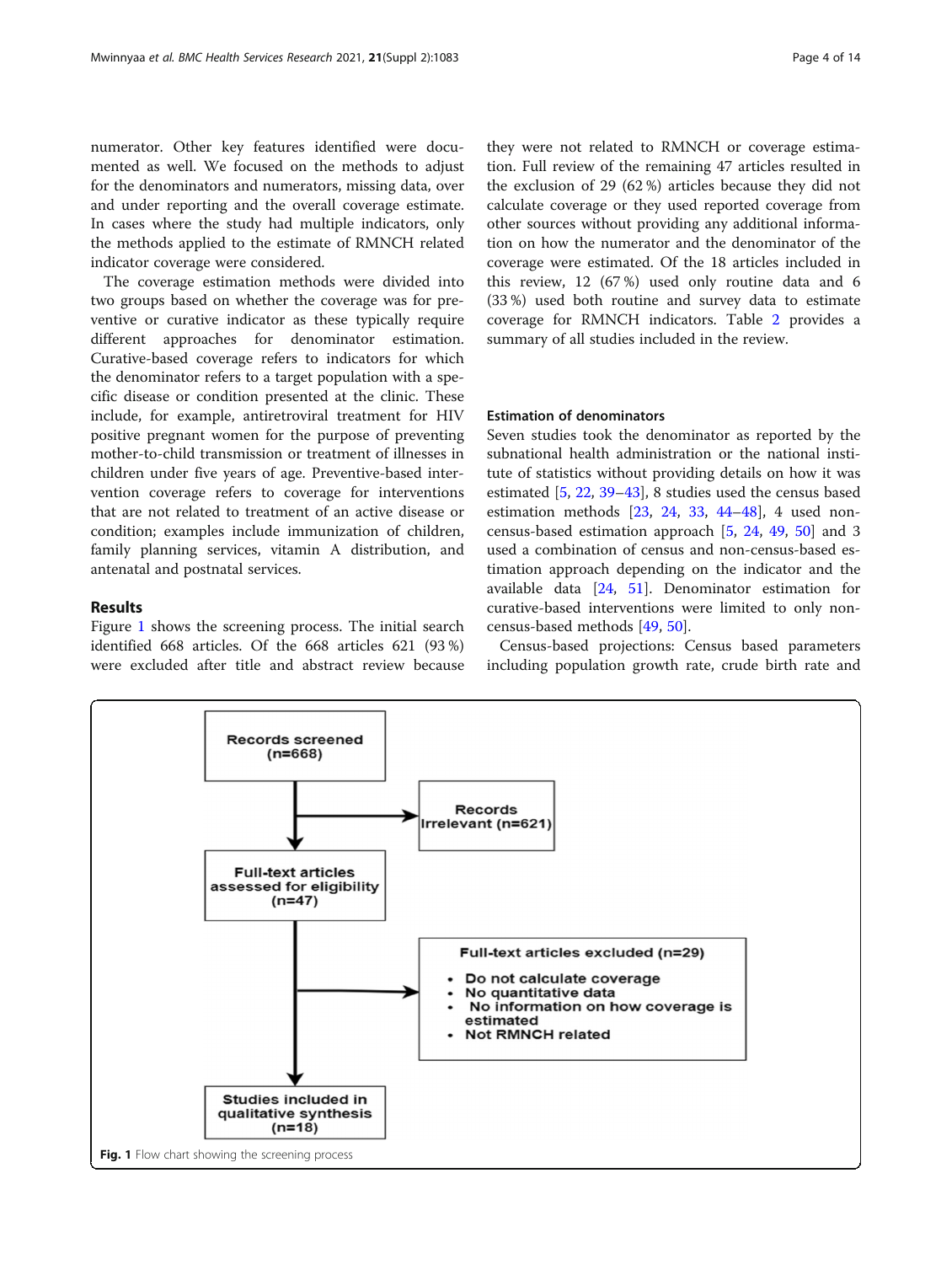| Reference<br>(year)<br>country                        | Indicator(s)                                                                                          | ■ endracteristics or papers rachtined dannig the incrutate search<br>Denominator                | <b>Numerator</b>                                                                                                                                                 | Coverage<br>estimate                                                                   | Data quality approach                                                                                                                                                                        |
|-------------------------------------------------------|-------------------------------------------------------------------------------------------------------|-------------------------------------------------------------------------------------------------|------------------------------------------------------------------------------------------------------------------------------------------------------------------|----------------------------------------------------------------------------------------|----------------------------------------------------------------------------------------------------------------------------------------------------------------------------------------------|
| Agyepong<br>et al. (1999)<br>Ghana                    | BCG, Measles, DTP3<br>& OPV3 vaccination                                                              | From health<br>department                                                                       | Reports from district health<br>department                                                                                                                       | Took the<br>coverage<br>reported by the<br>local health<br>department                  | No reports on data quality<br>assessment or adjustment                                                                                                                                       |
| Assegaai<br>et al. (2018)<br>South Africa             | ANC attendance,<br>Measles vaccination,<br>vitamin A,<br>contraceptive<br>coverage                    | Census projections<br>(Population aged $<$ 1<br>year, 1-5 years & 15-<br>49 years, respectively | Count of individuals who<br>received the service                                                                                                                 | Divided adjusted<br>numerator by<br>denominator                                        | Adjusted for missing reports and<br>outliers                                                                                                                                                 |
| Audureau<br>et al. (2013)<br>15 African<br>countries) | Anti-retro viral drugs<br>for PMTCT                                                                   | Number of women<br>attending ANC<br>multiplied by HIV<br>seroprevalence at each<br>site         | Number of women receiving<br>ART at each site                                                                                                                    | Divided<br>numerator by<br>denominator                                                 | No reports on data quality checks<br>or adjustment                                                                                                                                           |
| Bhatnagar<br>et al. (2016)<br>India                   | DTP3 vaccination                                                                                      | coverage                                                                                        | Used a combination of subnational routine coverage<br>reports together with available coverage estimates<br>from surveys to estimate national level immunization | Sum of weighted<br>state<br>immunization<br>coverage                                   | The goal was to estimate national<br>level immunization coverage using<br>the WUENIC method, assessed and<br>made several assumptions on<br>missing data and outliers                        |
| Borgdorff<br>and Walker<br>(1988)<br>Zimbabwe         | Measles vaccination<br>& ANC attendance                                                               | Census projections:<br>crude birth rate,<br>number of children<br>under 12 months of<br>age     | Number of immunizations<br>administered, number of<br>ANC attendance                                                                                             | Divided<br>numerators by<br>denominators                                               | No reports on data quality checks,<br>missing reports or adjustments                                                                                                                         |
| Delvaux<br>et al. (2011)<br>Cambodia                  | HIV & Syphilis<br>testing among<br>pregnant women,<br>ANC, facility<br>deliveries, family<br>planning | Census projection:<br>crude birth rate,<br>women of<br>reproductive age                         | Number of pregnant women<br>tested for HIV & Syphilis,<br>number of pregnant women<br>attending at least one ANC<br>visit                                        | Divided<br>numerator by<br>denominator                                                 | Reported checking for data quality<br>but no reports on handling quality<br>challenges, missingness, outliers,<br>etc.                                                                       |
| Dunkle et al.<br>(2014)<br>Nigeria                    | DTP3 vaccination                                                                                      | Census projections:<br>reported number of<br>live births                                        | Doses of DTP3 and Measles<br>administered                                                                                                                        | Divided<br>numerator by<br>denominator                                                 | Assessed for incomplete reporting,<br>outliers, inconsistencies, but did<br>not do anything to address the<br>identified challenges in the analysis                                          |
| (2010)<br>Burkina Faso                                | Haddad et al. DTP3 & Measles<br>vaccination                                                           | Census projection                                                                               | Number of children 0-11<br>who received the antigen                                                                                                              | Divided<br>numerator by<br>denominator                                                 | Discussed the limitations and data<br>quality issues but did not do<br>anything to address the identified<br>challenges in the analysis                                                      |
| Jeffery et al.<br>(2018)<br>Madagasca &<br>Benin      | Polio vaccination &<br>Vitamin A                                                                      | Census projection:<br>coverage from<br>previous campaign                                        | Number of children (6-11<br>months and 12-59 months)<br>who received Polio vaccine<br>and Vitamin A supplement,<br>respectively                                  | Combined<br>coverage from<br>routine and<br>survey data using<br>a hybrid<br>estimator | The hybrid estimator is a weighted<br>average of the reported coverage<br>from routine and survey data, the<br>hybrid estimator produces standard<br>errors and 95 % confidence<br>intervals |
| Lacapere<br>et al. (2011)<br>Haiti                    | Measles, Rubella,<br>Polio vaccination &<br>Vitamin A                                                 | Census projections                                                                              | Number of people who<br>received the vaccine or<br>supplement                                                                                                    | Divided<br>numerator by<br>denominator                                                 | Assessed for data quality during<br>implementation of the campaign<br>not at the analytical stage                                                                                            |
| Maina et al.<br>(2017) Kenya                          | Pentavalent vaccine,<br>ANC visit, health<br>facility delivery, C-<br>section                         | Census projections,<br>surveys, coverage of<br>related indicators                               | Reported number of people<br>who received the<br>intervention of interest                                                                                        | Divided adjusted<br>numerators by<br>the different<br>denominators                     | Did extensive data quality<br>assessment and adjusted for the<br>various quality issues                                                                                                      |
| (2019)<br>Madagascar                                  | Mensah et al. Measles vaccination                                                                     | Census projections                                                                              | Number of doses<br>administered                                                                                                                                  | Divided<br>numerator by<br>denominator                                                 | No reports on data quality<br>assessment or adjustment                                                                                                                                       |
| Nanyunja<br>et al. (2003)<br>Uganda                   | Measles vaccination                                                                                   | Census projections                                                                              | Number of doses<br>administered                                                                                                                                  | Divided<br>numerator by<br>denominator                                                 | Assessed for incomplete reporting<br>but did not adjust that in coverage<br>estimate                                                                                                         |
| Saito et al.                                          | Pediatric HIV                                                                                         | Estimated number of                                                                             | Number of HIV positive                                                                                                                                           | Divided                                                                                | Assessed and adjusted for missing                                                                                                                                                            |

# <span id="page-4-0"></span>Table 2 Characteristics of papers identified during the literature search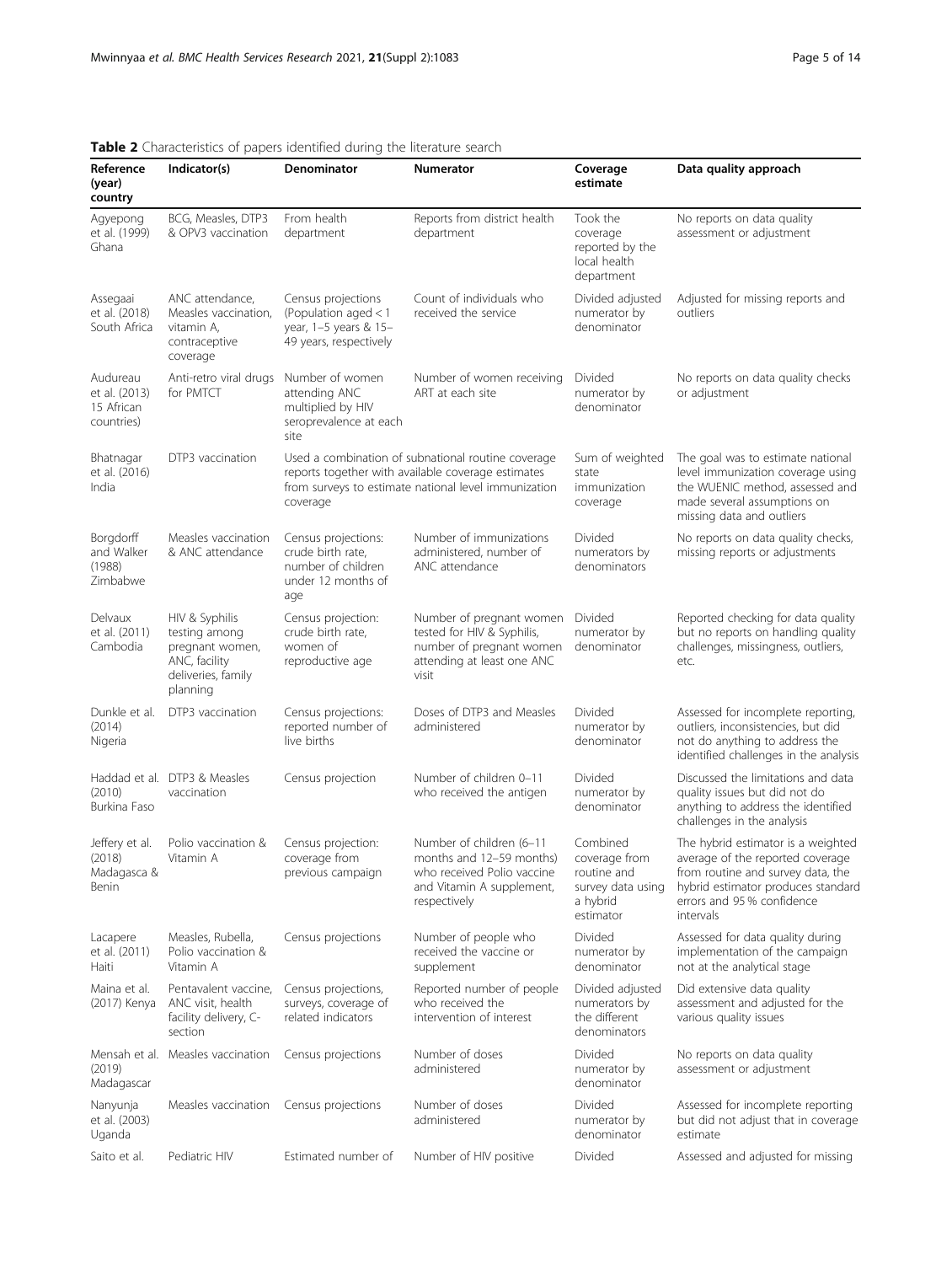|  | Table 2 Characteristics of papers identified during the literature search (Continued) |  |  |  |  |
|--|---------------------------------------------------------------------------------------|--|--|--|--|
|  |                                                                                       |  |  |  |  |

| Reference<br>(year)<br>country                           | Indicator(s)               | Denominator                                                                                               | <b>Numerator</b>                       | Coverage<br>estimate                   | Data quality approach                                   |
|----------------------------------------------------------|----------------------------|-----------------------------------------------------------------------------------------------------------|----------------------------------------|----------------------------------------|---------------------------------------------------------|
| (2018) 7 East<br>and<br>Southern<br>African<br>countries | treatment                  | children living with HIV<br>(from survey)                                                                 | children on ART (from<br>routine data) | numerator by<br>denominator            | routine data                                            |
| Vivancos &<br>Martinez<br>(2008)<br>Uganda               | DTP1 & DTP3<br>vaccination | Census projections                                                                                        | Number of doses<br>administered        | Divided<br>numerator by<br>denominator | Did not report data quality<br>assessment or adjustment |
| Wandera<br>et al. (2018)<br>Kenya                        | Rotavirus<br>vaccination   | Census projections                                                                                        | Number of children<br>immunized        | Divided<br>numerator by<br>denominator | Did not report data quality<br>assessment or adjustment |
| Wandera<br>et al. (2017)<br>Kenya                        | Rotavirus<br>vaccination   | Census projections                                                                                        | Number of children<br>immunized        | Divided<br>numerator by<br>denominator | Did not report data quality<br>assessment or adjustment |
| Zuber et al.<br>(2003)<br>Burkina Faso                   |                            | Census projections:<br>used coverage from<br>previous campaigns<br>and adjust using<br>census information | Number of doses<br>administered        | Divided<br>numerator by<br>denominator | Did not report data quality<br>assessment or adjustment |

DTP: diptheria, Tetanus, pertussis; ANC: Antenatal care; HIV: Human immuno-deficiency virus; OPV: oral polio vaccine; BCG: Bacillus Calmette-Guerin; PMTCT: prevention of mother to child transmission

mortality rate were used independently or together to estimate the expected population in need of a defined RMNCH service (denominator) at the subnational level. In census based denominator projections, population based parameters such as growth rate and fertility rate are applied to the most up to data population census figures derived from a single time point to project the size of the population at subsequent time points. Censusbased denominator estimation methods were mostly limited to preventive services for which the target population can be generated from population census data. These include, for example, births for ANC visits, facility deliveries or surviving infants for immunization rates. Studies that used population growth rate or crude birth rate to estimate the target population did not indicate whether such rates were national or subnational parameters and did not indicate how the growth rate was estimated [\[23,](#page-12-0) [47,](#page-12-0) [50\]](#page-12-0).

Depending on the RMNCH intervention of interest, several studies used different census-based parameters and approaches to estimate the target population. As described in Table [1](#page-2-0) the population growth rate is applied to the population reported from the most recent census to obtain the projected population of the time of interest. The reported proportion of the target population from the most recent census is multiplied by the projected population to determine the target population for the time of interest  $[24, 44-46]$  $[24, 44-46]$  $[24, 44-46]$  $[24, 44-46]$  $[24, 44-46]$ .

Instead of applying the growth rate to the total population, some authors applied the growth rate to the target population reported from the most recent census

(proportion of the total population that falls within the target population). This approach was used by Haddad et al. to estimate the number of children less than 12 months of age for the purpose of estimating DPT3 and measles coverage for year 2002/2003 across multiple districts in Burkina Faso. The authors used the national population growth rate estimated from the 1996 census to project the population of children less than 12 months of age in each district, thus ignoring between district variations in both the growth rate and the target population. The population growth rate and the proportion of the target population were considered constant from when the census was done and this was true for other papers [\[23](#page-12-0), [46,](#page-12-0) [48\]](#page-12-0). Dunkle et al. used a similar approach to estimate the coverage of DPT3 and measles in Nigeria but varied the proportion of surviving infants each year using state specific infant mortality (or proportion of surviving infants) data as reported by the state health department [\[33\]](#page-12-0).

For reproductive health indicators (coverage of ANC attendance, antenatal HIV and syphilis testing, facility deliveries), Delvaux et al. multiplied the estimated crude birth rate from survey data by the census projected population of the subnational unit of interest to determine the number of expected pregnancies [\[48](#page-12-0)].

Non-census-based estimation methods: Non-censusbased denominator estimation approaches relied on other sources using different techniques to estimate the population in need of the service. Combined and noncensus-based denominator estimation methods are described in Table [3](#page-7-0) below. Denominators were derived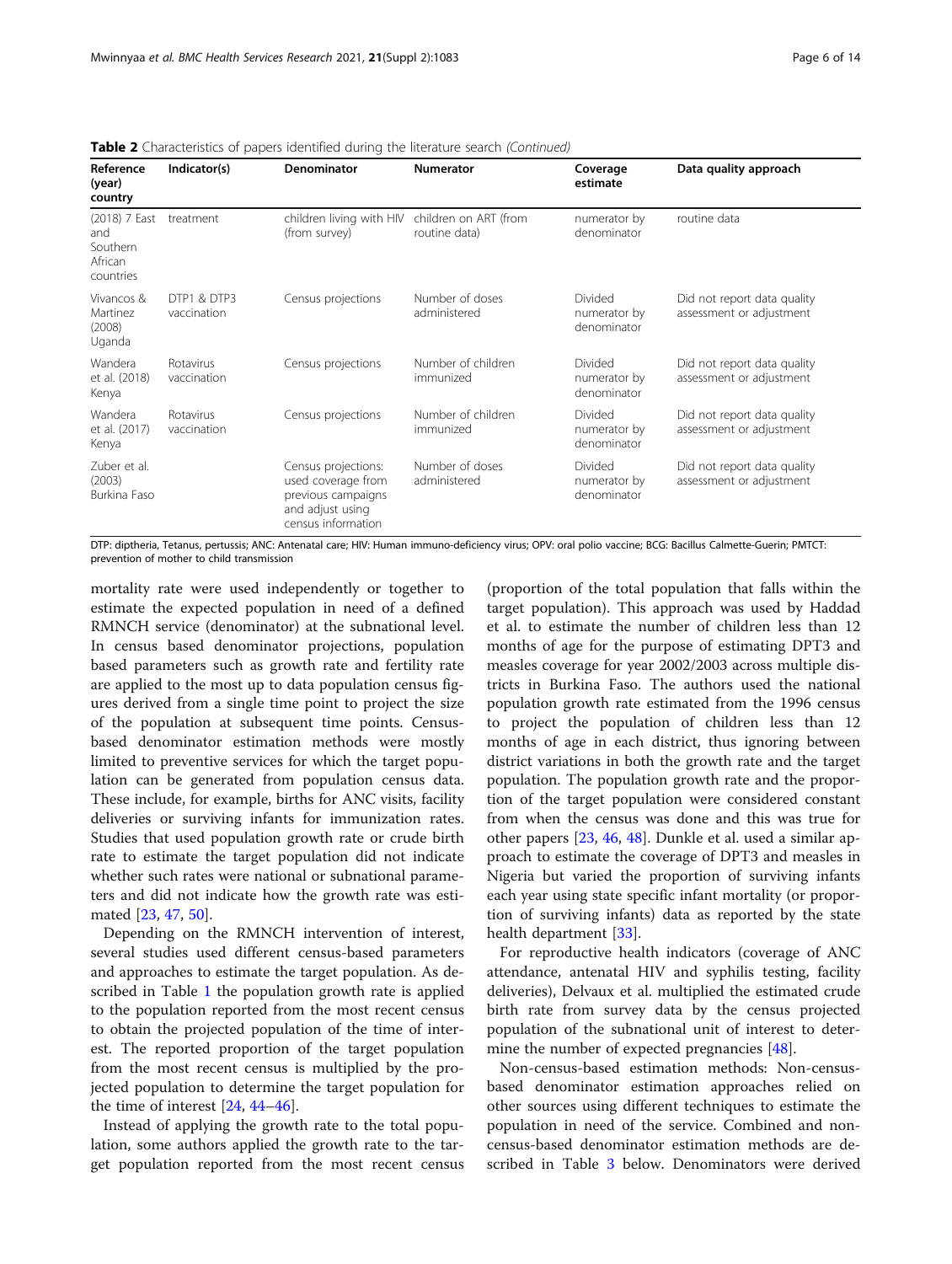using related RMNCH interventions (e.g. DTP1 and DTP3), reported health facility users, previous coverage information, and combining previous coverage with census projections. This approach was mostly used to estimate denominators at the subnational level.

# Estimation of numerators

The methods used for the estimation of numerators were very similar across indicators. For most of the RMNCH indicators, the numerator was simply taken from the health facility, district or province as reported number of people who received the service with or without any further quality checks or adjustments. This was done mainly for interventions that are largely delivered at the facility level or for which service statistics are well compiled. Numerators for the same indicators were defined differently by study authors. For immunization coverage, for example, some authors used the counted number of children immunized with the specific antigen of interest as the numerator [[39](#page-12-0), [40,](#page-12-0) [44\]](#page-12-0) and others used the number of doses distributed to estimate the numerator [\[22](#page-12-0)–[24\]](#page-12-0). Some studies did not assess for quality of the reported numerator and for those that did, nothing was done about the identified problems [[33,](#page-12-0) [42](#page-12-0), [45,](#page-12-0) [46](#page-12-0)]. However, a few studies used different techniques to assess and address the identified quality issues [\[5](#page-11-0), [48\]](#page-12-0).

# Assessing and addressing data quality issues in numerators

Table [4](#page-9-0) provides details on some of the approaches used at the analytical stage to address data quality challenges. Several studies acknowledged the challenges with using routine data to estimate coverage but did not provide any suggestions on how to handle such challenges at the analytical stage. However, few studies (5/18) used the World Health Organization (WHO) recommended facility data quality review tool [[52](#page-12-0)] together with additional methods to assess and adjust for challenges such as missing/incomplete data, extremely high or low coverage estimates (outliers) and inconsistent reporting. These challenges were addressed differently when estimating coverage at the national and subnational level. Incomplete reporting happens when a facility fails to submit their monthly report to the health administration for a given period. However, incomplete reporting can also occur when a facility provides RMNCH services but is not required or does not send reports to the sub-district health office [\[5\]](#page-11-0). Two methods were used to assess for internal consistency of the reported indicator: examining trends of the reported numerator over time or comparing the reported numerator between indicators that are expected to be similar (e.g. ANC1 and DPT1) or monotonic ( e.g. DPT1 vs. DPT3) [\[5](#page-11-0), [41](#page-12-0)]. There were two main approaches to handling outliers and missing reports.

The first method is to make assumptions about the incomplete/missing data and then adjust for the reported data based on the assumption. The second approach is to define a threshold for missingness and apply different rules for missingness above or below the set threshold. If missingness for a given facility is greater than the threshold, they are removed from the analysis. If missingness is less than the threshold, replace missing reports with an average of the months where data was reported. For outliers, first define an outlier with respect to the reported data (any reported data that is 2 or 3 standard deviations from the mean of all reported data for the period). Then state how outliers will be handled; for example, replace with mean reported value, remove from analysis, etc.

# Estimation of subnational and national RMNCH intervention coverage

In many instances (14/18) the numerator reported by the facility was divided by the estimated denominator (mostly from census projections) to calculate the coverage of the indicator of interest without any further adjustment. However, other authors used a combination of techniques and data sources to estimate coverage for RMNCH indicators. The methods for estimating coverage at the subnational level were slightly different from the methods used for national level coverage estimates. Surveys such as the Demographic and Health Survey and the Multiple Indicator Cluster Survey are powered to estimate coverage at both national and the first administrative level (region/province). As a result, national RMNCH intervention coverage estimation combined routine coverage estimates from the subnational level with survey estimates to produce a national estimate. Subnational level coverage estimates depend mainly on routine facility data and census projections with limited options or availability of finer subnational (district level) survey data.

Jeffery et al. proposed the annealing technique which uses a hybrid estimator, a weighted average of the estimated coverage from administrative and survey data. The hybrid estimator produces standard errors and 95 % confidence bounds around the coverage estimate [\[47](#page-12-0)]. Maina et al. used the adjusted numerator and denominators from multiple sources described above together with several assumptions (census projected denominators, denominators from indicators with high coverage and survey projected denominators) to estimate different coverage for each intervention and to compare the estimated coverage across estimated denominators to deter-mine the most plausible coverage estimate [[5\]](#page-11-0).

Bhatnagar et al. used an approach similar to the World Health Organization/UNICEF (WHO/UNICEF) Estimates of National Immunization Coverage (WUENIC)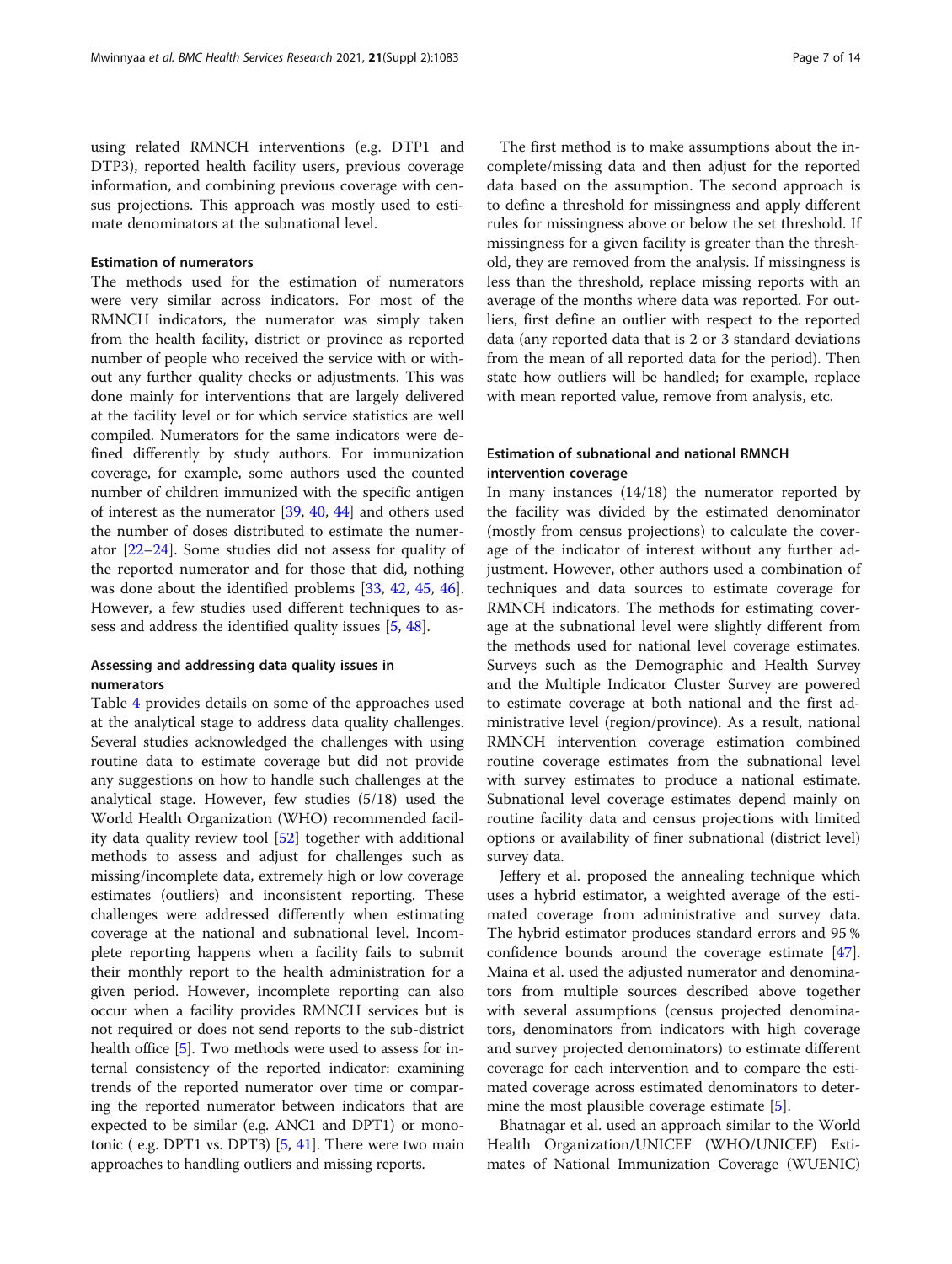## <span id="page-7-0"></span>Table 3 Combined and non-census-based denominator estimation methods

| Approach                                                                                              | Description and application                                                                                                                                                                                                                                                                                                                                                                                                                                                                                                                                                                                                                                                                                                                                                                                                                                                                                                                                                                                                                                                                                                                                                                                          | Limitations                                                                                                                                                                                                                 |
|-------------------------------------------------------------------------------------------------------|----------------------------------------------------------------------------------------------------------------------------------------------------------------------------------------------------------------------------------------------------------------------------------------------------------------------------------------------------------------------------------------------------------------------------------------------------------------------------------------------------------------------------------------------------------------------------------------------------------------------------------------------------------------------------------------------------------------------------------------------------------------------------------------------------------------------------------------------------------------------------------------------------------------------------------------------------------------------------------------------------------------------------------------------------------------------------------------------------------------------------------------------------------------------------------------------------------------------|-----------------------------------------------------------------------------------------------------------------------------------------------------------------------------------------------------------------------------|
| Population census-based denominator estimation methods                                                |                                                                                                                                                                                                                                                                                                                                                                                                                                                                                                                                                                                                                                                                                                                                                                                                                                                                                                                                                                                                                                                                                                                                                                                                                      |                                                                                                                                                                                                                             |
| Census-based projections                                                                              | First, the population growth rate of the defined<br>location obtained from the most recent census report<br>or the subnational unit statistical office was applied to<br>the population reported from the most recent census<br>to obtain projected population for the time period of<br>interest. The proportion of the total population that<br>falls within the target population as reported from the<br>most recent census is applied to the projected<br>population to determine the population in need of the<br>defined RMNCH intervention [24, 44-46]. This method<br>was used by several authors in different ways<br>depending on the RMNCH indicator of interest and<br>mostly limited to preventive services.                                                                                                                                                                                                                                                                                                                                                                                                                                                                                           | Census may be too old, and projections may not be<br>accurate particularly in LMICs. Using national level<br>growth rate for subnational estimates and treating<br>growth rate as constant overtime is problematic.         |
| Non-census-based denominator estimation methods                                                       |                                                                                                                                                                                                                                                                                                                                                                                                                                                                                                                                                                                                                                                                                                                                                                                                                                                                                                                                                                                                                                                                                                                                                                                                                      |                                                                                                                                                                                                                             |
| Using other RMNCH reported data<br>to estimate the target population<br>for the indicator of interest | This approach first identifies service indicators with<br>similar target population for which existing household<br>surveys show near universal (100 %) coverage level.<br>The target population is then obtained from the facility<br>data and adjusted slightly for the level of non-facility<br>use and mortality in the population [5]. This method<br>was used by Maina et al. and applies mostly to prevent-<br>ive coverage indicators [5]. To estimate the denomin-<br>ator for immunizations given at birth, reported ANC1<br>attendance can be used to estimate the number of<br>births expected and vise verse [41]. Similarly, to esti-<br>mate the coverage for DPT3 or OPV3, the target popu-<br>lation can be estimated from the reported number of<br>children who received DPT1, OPV1 or BCG within the<br>same time period [5, 41].                                                                                                                                                                                                                                                                                                                                                                | Requires high coverage of related indicators; using<br>regional level coverage to estimate denominators at<br>the district level does not account for variation across<br>districts.                                        |
| Facility user-based denominators                                                                      | This method is a multistep approach that is used to<br>estimate the denominator for clinical interventions.<br>First, a defined group of people accessing regular<br>preventive care are first tested to determine if they<br>have the condition of interest (prevalence of the<br>condition among a subset of all who are seeking<br>regular preventive service at a facility). The estimated<br>prevalence of the condition among the subset tested is<br>then applied to the total number of people accessing<br>the defined preventive care to determine the total<br>population of people in need of service for the tested<br>condition. This method was used by Audureau et al. to<br>estimate the coverage of antiretroviral drug coverage<br>among HIV positive pregnant women for the purpose<br>of preventing mother-to-child transmission. For in-<br>stance, to estimate the denominator for the coverage<br>of a single dose of nevirapine among HIV positive preg-<br>nant women, the authors multiplied the number of<br>women attending ANC at each site by the observed<br>HIV seroprevalence at each site (number of HIV-positive<br>pregnant women/number of HIV tested pregnant<br>women) [49]. | Under-estimate pop in need by ignoring non facility<br>users; unlikely appropriate for Low income countries<br>where facility access and use is low                                                                         |
| Using survey data                                                                                     | Like the facility user-based estimates, this approach ap-<br>plies survey reported prevalence of the condition of<br>interest to the projected total population at the subna-<br>tional level to estimate the population in need of ser-<br>vice for the condition of interest. Saito et al. used this<br>approach to estimate anti-retroviral therapy (ART)<br>coverage for HIV infected children [50].                                                                                                                                                                                                                                                                                                                                                                                                                                                                                                                                                                                                                                                                                                                                                                                                             | Requires frequent and accurate census data which is<br>a challenge in LMICs; using regional level coverage<br>from survey to estimate denominators at the district<br>level does not account for variation across districts |
| Using previous coverage<br>information                                                                | This approach is used for shorter campaign-based<br>health interventions where the denominator is un-<br>known but there is information from previous cam-<br>paigns on the same intervention. The authors did not<br>provide any additional explanation on how this was<br>done [47].                                                                                                                                                                                                                                                                                                                                                                                                                                                                                                                                                                                                                                                                                                                                                                                                                                                                                                                               | Does not account for changes in the target<br>population from when the last campaign was<br>conducted.                                                                                                                      |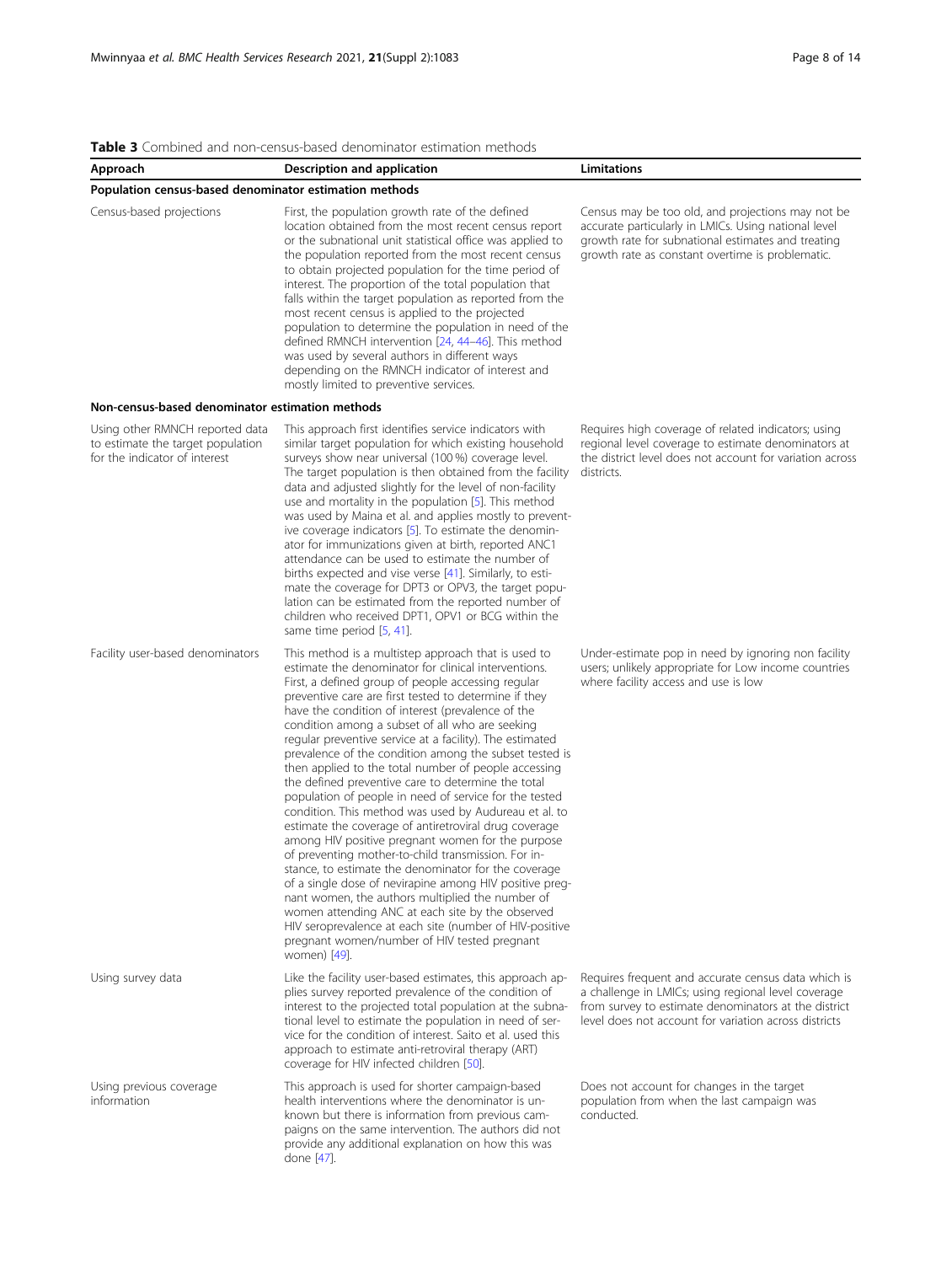| Approach                                                                                 | Description and application                                                                                                                                                                                                                                                                                                                                                                                                                                                                                                                                                                                                                                                                      | <b>Limitations</b>                                                                                                                                                                                                                                                                                    |  |  |  |  |
|------------------------------------------------------------------------------------------|--------------------------------------------------------------------------------------------------------------------------------------------------------------------------------------------------------------------------------------------------------------------------------------------------------------------------------------------------------------------------------------------------------------------------------------------------------------------------------------------------------------------------------------------------------------------------------------------------------------------------------------------------------------------------------------------------|-------------------------------------------------------------------------------------------------------------------------------------------------------------------------------------------------------------------------------------------------------------------------------------------------------|--|--|--|--|
| Combined census and non-census-based approaches                                          |                                                                                                                                                                                                                                                                                                                                                                                                                                                                                                                                                                                                                                                                                                  |                                                                                                                                                                                                                                                                                                       |  |  |  |  |
| Using previous coverage and<br>census projections                                        | Zuber et al. used this method to estimate the target<br>population for a polio campaign program. First, the<br>authors retrieved the number of people who received<br>the intervention during the previous campaign, then<br>multiplied the number of people who received the<br>intervention during the last campaign by a<br>multiplicative factor corresponding to the average<br>annual population increase of the geographic location<br>of interest. The authors did not provide details on how<br>the annual population growth was estimated and<br>whether the previous coverage was considered to be<br>100 % [24].                                                                     | Requires data from previous campaign; assumes that<br>coverage from previous campaign is 100 %; Using<br>national level growth rate for subnational estimates<br>may not be appropriate; no details on the estimation<br>process                                                                      |  |  |  |  |
| Census projections, previous<br>coverage estimates, infant mortality<br>and expert panel | This approach combines census projections with<br>previous coverage data, infant mortality, and expert<br>panel to estimate the denominator. First, the<br>population in need is estimated using the population<br>growth rate from the most recent census (as described<br>earlier). Expert panel consisting of health administrators<br>will then use previous coverage information and the<br>number of reported deaths to adjust the census<br>projected target population. This method was used by<br>Mensah et al. to estimate measles coverage in<br>Madagascar [51]. The authors did not provide details<br>on how the previous coverage or infant mortality is<br>used in this process. | In addition to the census based and previous<br>campaign data limitations outlined above; the use of<br>input from expert panel may result in arbitrary<br>adjustment which may vary from year to year making<br>it impossible to look at trends overtime or<br>performance between subnational units |  |  |  |  |

Table 3 Combined and non-census-based denominator estimation methods (Continued)

approach to estimate national level coverage of immunization. The WUENIC method uses data from multiple sources including administratively reported data, survey data and expert panel input to determine a national estimated coverage for immunization. In this approach, the administrative coverage data from the subnational level are used in the national estimate if there is no coverage estimate from other sources or coverage data that differed by 10 % points from the subnational administratively estimated coverage. Data from any subnational unit (state) that reported over 100 % coverage or had high year-to-year variations in coverage (unexpectedly low or high coverage) were considered inaccurate unless there was a justification from the state as to why there were such variations (vaccine stock out, health workers on strike, etc.). The authors made several other assumptions on the different data quality challenges [\[43\]](#page-12-0). To estimate the national immunization coverage, a subnational weighted coverage estimate was calculated by weighting the subnational level coverage with population weights defined as the number of reported births from each subnational unit divided by the total number of reported births in the country.

## **Discussion**

The purpose of this review was to identify the methodologies that have been used for estimation of national or subnational coverage of RMNCH indicators using HMIS data exclusively or in conjunction with survey data from LMICs in order to inform local public health officials on

available coverage estimation options. In this review, the methods used to estimate the population in need (target population) and the population who received the intervention (numerator) were different even when the geographic scope and the indicator for which coverage was estimated were the same. Similarly, methods to assess data quality, adjust for incomplete/missing data and handling of data inconsistencies also varied across studies. Almost all reviewed articles acknowledged the challenges of using routine data to estimate RMNCH indicator coverage, particularly at the subnational level. The findings from this review demonstrate that while there may not be a perfect 'gold standard' method available to fix the quality issues associated with routine data at the analytical stage, there are existing tools that can be applied to improve the quality of administrative data to ensure that coverage estimates from such data accurately represent the true coverage at the population level.

The current WHO guidelines provide tools on the definition of indicators and how to assess data quality including inconsistencies, missing/incomplete reporting, over/under reporting and how to easily identify errors, especially for reported numerators [[53,](#page-12-0) [54](#page-13-0)]. However, there are limited guidelines and standard on how to handle such challenges at the analytical stage. This lack of standards leads to varying and subjective assumptions resulting in different coverage estimates. Depending on the challenge, some authors excluded troubling data from the analysis or applied subjective assumptions that may not be realistic and reproducible. For instance,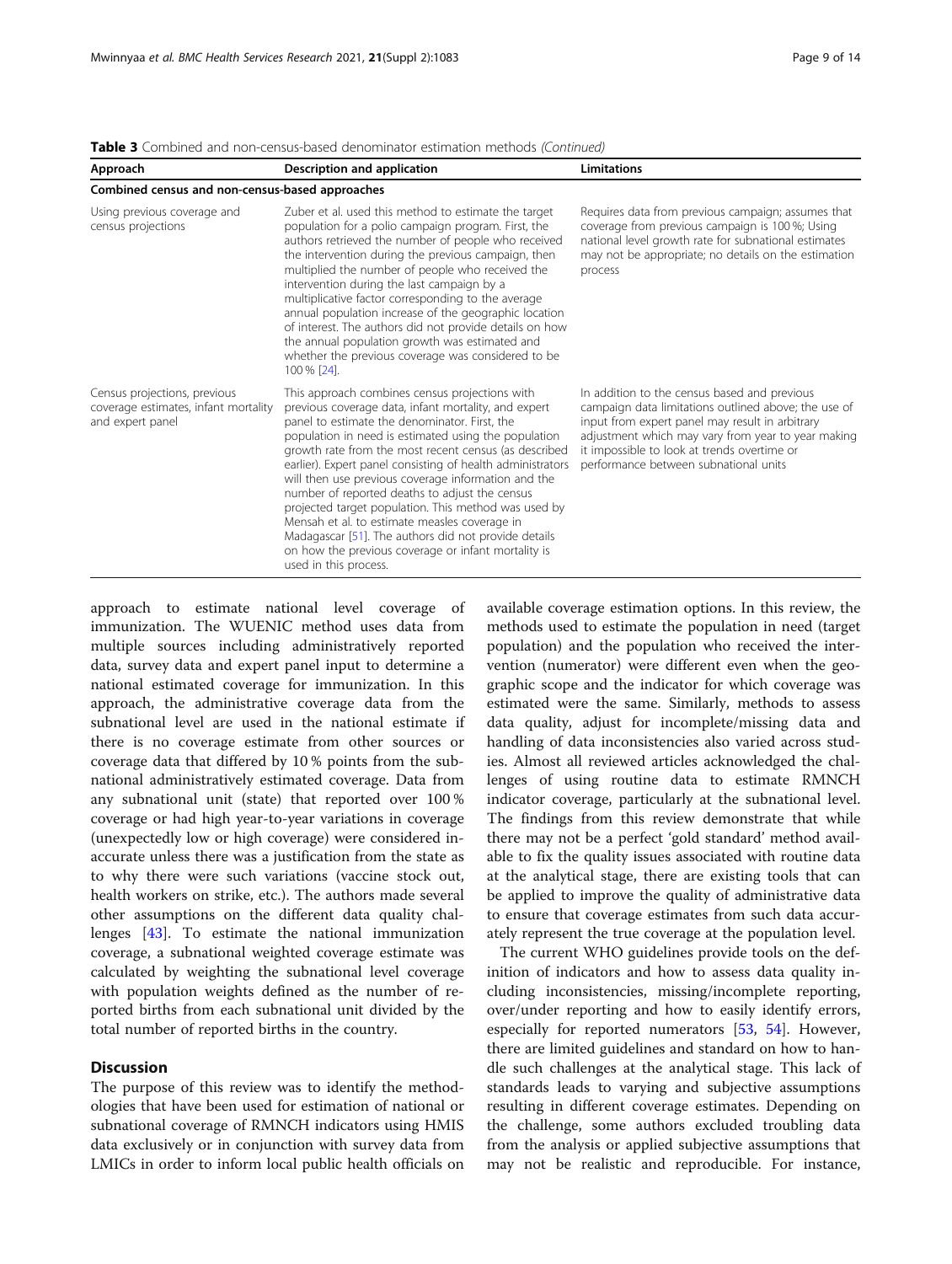## <span id="page-9-0"></span>Table 4 Addressing data quality challenges

| Data Quality Issue                                                                                                                                                                                                                                                                                                                                                                                                                                                                                                                                                                                                                                                                                                                                    | Approach                                                                                                                                                                                                                                                                                                                                                                                                                                                                                                                                                                                                                                                                                                                                                                                                                                                                                                                                                                    | <b>Limitations</b>                                                                                                                                                                                                                                               |  |  |
|-------------------------------------------------------------------------------------------------------------------------------------------------------------------------------------------------------------------------------------------------------------------------------------------------------------------------------------------------------------------------------------------------------------------------------------------------------------------------------------------------------------------------------------------------------------------------------------------------------------------------------------------------------------------------------------------------------------------------------------------------------|-----------------------------------------------------------------------------------------------------------------------------------------------------------------------------------------------------------------------------------------------------------------------------------------------------------------------------------------------------------------------------------------------------------------------------------------------------------------------------------------------------------------------------------------------------------------------------------------------------------------------------------------------------------------------------------------------------------------------------------------------------------------------------------------------------------------------------------------------------------------------------------------------------------------------------------------------------------------------------|------------------------------------------------------------------------------------------------------------------------------------------------------------------------------------------------------------------------------------------------------------------|--|--|
| Missing/incomplete<br>Maina et al. proposed a method to use an adjustment factor<br>known as the k-factor to correct for incomplete reporting by<br>reporting<br>making an assumption on the number of people served by the<br>facilities that did not report compared to the number of people<br>served by facilities that reported the defined intervention to the<br>local health administration. The k-factor is heavily influenced by<br>the extent to which large health facilities as well as private sec-<br>tor facilities are reporting and engaged in the provision of ser-<br>vice for the intervention of interest in the given location [5].<br>This method was used to address numerator challenges for pre-<br>ventive interventions. |                                                                                                                                                                                                                                                                                                                                                                                                                                                                                                                                                                                                                                                                                                                                                                                                                                                                                                                                                                             | The k-factor is often arbitrarily determined from HMIS officers<br>and may not reflect the truth                                                                                                                                                                 |  |  |
| Missing monthly<br>report from a<br>reporting facility                                                                                                                                                                                                                                                                                                                                                                                                                                                                                                                                                                                                                                                                                                | Assegaai et al. used defined rules to decide how to handle such<br>data depending on the level of missingness [41]. If a facility<br>missed more than 8 monthly reports for a given year, they were<br>removed from estimation of coverage at the subnational level.<br>However, if a facility missed less than 9 monthly reports, the<br>average value of the months where data were reported was<br>assigned to the months with missing data. The authors did not<br>indicate how they arrived at the defined cut offs or provide any<br>justification for the selected actions on missing data [41]. This<br>method was used to address numerator challenges for<br>preventive interventions.                                                                                                                                                                                                                                                                            | Threshold for missingness and decisions on how to handle<br>missingness is subjective making it difficult to compare<br>estimates across different subnational units with different<br>missingness threshold and decisions on how to handle such<br>missingness. |  |  |
| Inconsistent<br>reported<br>numerators                                                                                                                                                                                                                                                                                                                                                                                                                                                                                                                                                                                                                                                                                                                | Maina et al. defined outliers as reported numerators that are<br>more than 2 standard deviations of the mean reported<br>numerator for the multi-year period and such outliers were ad-<br>justed if there were no reasonable justifications. The authors did<br>not state how the adjustment was done [5]. The authors did<br>not indicate what was considered as a "reasonable justification"<br>for outliers. Assegaai et al. handled inconsistencies in reported<br>numerators differently. For district or county level RMNCH<br>coverage estimation, if the reported value from a facility in a<br>given month was extremely higher $(> 3$ times) or lower than<br>the yearly average numerator reported for the given indicator<br>by the facility, the outlier was replaced with the average yearly<br>reported value of the selected indicator from the given facility.<br>This methods were used to address numerator challenges for<br>preventive interventions. | The definition of outliers and how to handle such data varies<br>making it difficult to compare coverage overtime and<br>between subnational units                                                                                                               |  |  |

some authors excluded all facilities missing more than 8 monthly reports and made several assumptions on facilities missing less than 9 monthly reports. Additionally, some authors defined outliers as 2 standard deviations while others defined outliers as 3 standard deviations from the mean reported data for the reporting period. Using expert panel input and making assumptions and definitions on outliers limit the ability to appropriately compare immunization coverage across subnational units or trends over time since different year to year assumptions will result in different coverage estimates. Similarly, when subnational units make different assumptions or handle data quality issues differently, the resulting coverage estimate may not be comparable across subnational units. There is the need to standardize how to handle the challenges with routine data at the analytical stage which will allow for appropriate trend analysis and comparison between subnational units.

Notable challenges remain in the definition and estimation of RMNCH indicator numerators. Some authors used the reported dose as the numerator to estimate immunization coverage. Using the number of doses administered does not account for vaccine wastage and may result in over-estimation of the numerator [\[3](#page-11-0)]. With indicators like ANC attendance, family planning services, and antiretroviral treatment for HIV positive pregnant women the reported numerator from the facility level is used without any modification  $[48]$  $[48]$ . In situations where such services are provided by other non-reporting sources such as drug stores or private entities, using the reported numerators from government facilities could result in gross underestimation of the intervention coverage in the population.

A troubling assumption made by some authors is the idea that any reported RMNCH indicator coverage that exceeds 100 % is a sign of poor data quality. Indeed, some authors excluded all reported subnational coverage that exceeded 100 % (without explanation) from the estimation of RMNCH indicator coverage at the national level. It is acknowledged that routine data may be inflated particularly when high coverage attracts rewards or incentives [[20](#page-12-0), [21](#page-12-0)], however, not all high coverage may indicate poor data quality or inflated data. Internal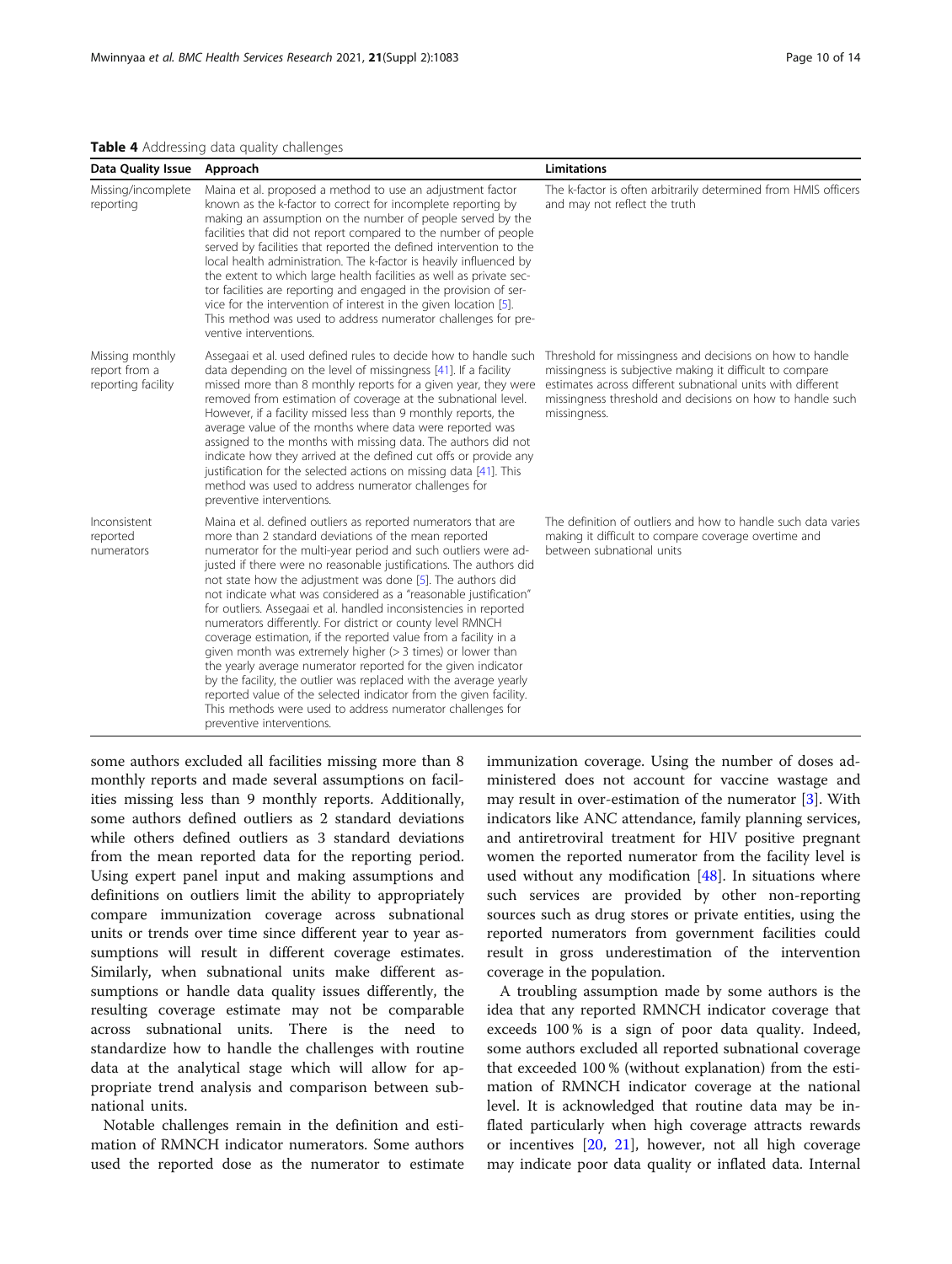migration (due to conflict, hunger, etc.), providing service to people outside the recommended target population, and mismatch between the distribution of health facilities and administratively defined geographic boundaries (districts, regions) can result in estimated RMNCH intervention coverage exceeding 100 % [[19,](#page-12-0) [24\]](#page-12-0). In several LMICs, children or pregnant women can receive services such as immunizations from any part of the country. For instance, when a pregnant woman or a child receives immunization or other RMNCH intervention from a district/region outside their area of residence, they are counted in the numerator but not in the denominator of the reporting subnational unit. Health facilities and subnational units do not report or capture the number of people receiving RMNCH related service who are coming from outside the reporting subnational unit. Not reporting or accounting for such individuals would not be a problem if the movement across administrative boundaries was even, which is unlikely. In an ideal situation where the target denominator is correct, and a subnational unit is able to deliver the specific RMNCH intervention to all its target population plus individuals not accounted for in their denominator (people from other administrative areas), the resulting coverage will correctly exceed 100 %. This scenario is applicable to all RMNCH interventions.

Hence, there is the need for future studies to examine the movement of people across subnational units and to determine if the number of individuals accessing RMNCH related services out of a defined area is equivalent to the number coming into the specific subnational unit from other catchment areas to access the same service. This will make it possible to account for the imbalanced movement of people across catchment boundaries and will also help to delineate genuine high coverage from over-reporting or poor data quality related coverage estimates.

There has been some advancement in improving the estimation of denominators for RMNCH indicators using direct census projections or indirect estimation methods. Direct census-based projections will provide a reliable estimate of the target population if the census data is recent, segregated and the projections are done correctly. However, if the population census is old, which is common in LMICs, the projections can be unreliable, particularly at the subnational level, resulting in over- or under-estimation of the target population [\[5](#page-11-0)]. Treating growth rate as constant or linear without considering the variation across years is problematic. Similarly, the application of national or regional growth rate, crude birth rate or proportions to a subnational unit to estimate a target population regardless of local events or contexts will result in inaccurate denominator estimates.

The emergence of methods that rely on survey and high coverage indicators to estimate denominators for

other RMNCH indicators is promising but also comes with notable limitations. These methods do not directly rely on population census projections and in settings where there is high coverage and reliable data, these methods can produce highly reliable and improved denominators [[5\]](#page-11-0). However, in situations where there is low coverage or poor data quality of the related indicators, this method may not work. Completeness for this approach is defined as submission of report for a given month with less emphasis on the quality of the submitted report. The adjustment factor used by these methods is arbitrarily determined. The use of regional level coverage from surveys to estimate denominators for coverage at the district level does not account for the coverage inequalities across districts.

Denominator estimation for curative-based indicators rely on, and is limited to, individuals who use health facilities. If such groups are systematically different from people who do not access services from health facilities, the estimated coverage will not reflect the true coverage of the intervention in the population of interest.

The available methods are promising but have several limitations. There is the need for the exploration of alternative modern technology-based population estimation methods such as satellite imagery, geo-positioning and mobile phone call records to estimate the population size and migration at the subnational level [[26,](#page-12-0) [55](#page-13-0)]. These methods are particularly useful in LMICs with large seasonal population migration and where traditional census-based projections may be inaccurate [[26](#page-12-0), [55\]](#page-13-0). Satellite imagery methods can be done remotely and can be used to validate or complement the existing methods to yield more accurate population estimates [[26,](#page-12-0) [55\]](#page-13-0) for RMNCH indicator denominators.

The division of a reported numerator by the census projected denominator without further adjustment could result in extremely high or low coverage estimates. Different methods were used to further adjust for extremely low or high RMNCH coverage indicators. Overall coverage adjustment was usually done when trying to estimate coverage at a high administrative level such as regions/provinces or national using coverage data from a lower level (district/ county level). In some instances, the overall coverage was adjusted without necessarily determining whether the coverage issue relates to an inaccurately estimated numerator or denominator. It is important for future studies to delineate numerator related quality issues from denominator related quality challenges. The data source for numerators is different from denominators and the solution to address quality issues will be different between the two data points.

The annealing method, which uses weighted coverage from administrative and survey data to estimate coverage,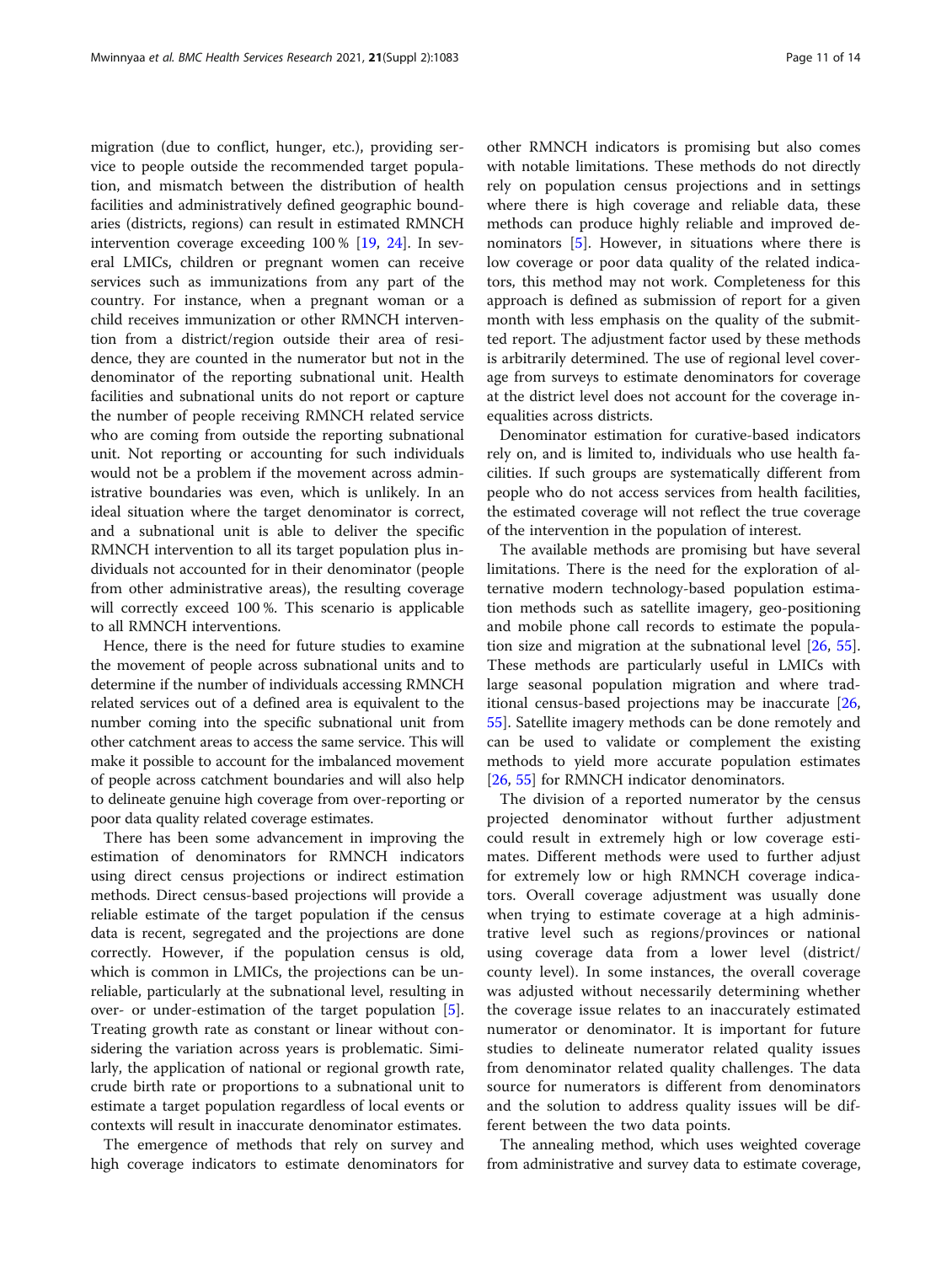<span id="page-11-0"></span>is appealing because it produces standard errors making it possible to develop confidence bounds around the final estimated RMNCH indicator coverage. This method, according to the authors, produces an estimate that is more accurate and reliable compared to estimates from either data source alone. However, the authors did not indicate specifically which component of routine data challenge the method addresses or how to adjust for denominator and numerator issues in routine data. The authors did not state how missing data, over and under reporting and incomplete reporting in administrative data should be handled prior to applying the method.

This review has some limitations that should be noted. Titles and abstracts that were not published in English or indexed in PubMed or Scopus reviews were not captured. To the best of our knowledge, this is the first systematic review to examine the analytical methods that have been used to improve estimates of RMNCH intervention coverage using routine data from LMICs. This review provides a comprehensive overview of all the available analytical methods, their strengths and limitations which can be used by health departments across LMICs. This review also draws attention to the need to improve and develop new analytical methods that can increase the usage of routine data to inform local policies and RMNCH implementation plans.

## Conclusions

This paper summarizes the literature on the available analytical methods that can be used to estimate RMNC H intervention coverage in LMICs using routine data exclusively or together with survey data. The findings from this review show some advances in RMNCH coverage estimation methods using HMIS data. However, there are remaining gaps, particularly at the analytical stage, to accurately estimate the needed numerators, denominators, and coverage of RMNCH indicators using routine data. As countries continue to strive to close the gap and inequality in RMNCH coverage and meet SDG Goal 3, the consistent use of rigorous analytical methods that allow for the use of HMIS data to estimate RMNCH coverage at national and subnational levels is urgently needed. Improvement in routine data quality and analytical methods, together with advances in electronic information systems (data collection, reporting and transmission) and satellite imaging in LMICs will make HMIS data increasingly useful and efficient for the timely estimation of RMNCH intervention coverage at the national and subnational level. This will enable governments to identify gaps and develop policies and interventions to address such gaps in RMNCH indictor coverage. Even though the available methods are far from perfect, they pave the way for more research in this field.

#### Abbreviations

ANC: Antenatal care; ART: Anti-retroviral therapy; BCG: Bacillus Calmette-Guerin; CRVS: Civil Registration and Vital Statistics; DTP: Diphtheria, Tetanus, Pertussis; HIV: HIV:Human Immuno-deficiency Virus; HMIS: Health Management Information System; LMICs: Low and Middle Income Countries; MDGs: Millennium Development Goals; OPV: Oral Polio Vaccine; RMNC H: Reproductive Maternal Neonatal and Child Health; WHO: World Health Organization

#### Acknowledgements

The authors would like to thank the Countdown to 2030 team for their input and support.

#### About this supplement

This article has been published as part of BMC Health Services Research Volume 21 Supplement 2 2021: Health facility data to monitor national and subnational progress – Part 2. The full contents of the supplement are available at [https://bmchealthservres.biomedcentral.com/articles/](https://bmchealthservres.biomedcentral.com/articles/supplements/volume-21-supplement-2) [supplements/volume-21-supplement-2.](https://bmchealthservres.biomedcentral.com/articles/supplements/volume-21-supplement-2)

#### Authors' contributions

GM and AA made substantial contributions to the conception, acquisition of data, analysis, and interpretation of data and were major contributors in writing and revising the manuscript. EH contributed to the acquisition of data, analysis, and interpretation of data and was involved in drafting and critically revising the manuscript for important intellectual content. AM contributed to drafting and critically revising the manuscript for important intellectual content. All authors read and approve the final manuscript for publication.

#### Funding

This work was supported by the Bill & Melinda Gates Foundation through a grant to the Countdown to 2030.

#### Availability of data and materials

Not applicable.

## **Declarations**

Ethics approval and consent to participate Not applicable.

#### Consent for publication

Not applicable.

#### Competing interests

The authors declare that they have no competing interests.

Received: 6 September 2021 Accepted: 7 September 2021 Published: 25 October 2021

#### References

- 1. Kumar S, Kumar N, Vivekadhish S. Millennium development goals (MDGS) to sustainable development goals (SDGS): Addressing unfinished agenda and strengthening sustainable development and partnership. Indian journal of community medicine: official publication of Indian Association of Preventive Social Medicine. 2016;41(1):1.
- 2. Victora CG, Requejo JH, Barros AJ, Berman P, Bhutta Z, Boerma T, et al. Countdown to 2015: a decade of tracking progress for maternal, newborn, and child survival. The Lancet. 2016;387(10032):2049–59.
- 3. Edelstein M. Measuring vaccination coverage better will help achieve disease control. International health. 2017;9(3):142–4.
- 4. Hadler S, Cochi S, Bilous J, Cutts F. Vaccination programs in developing countries. Vaccines. 4th ed. Philadelphia: Elsevier; 2004.
- 5. Maina I, Wanjala P, Soti D, Kipruto H, Droti B, Boerma T. Using health-facility data to assess subnational coverage of maternal and child health indicators, Kenya. Bull World Health Organ. 2017;95(10):683.
- 6. Grittner AM. Results-based Financing: Evidence from performance-based financing in the health sector: Discussion Paper; 2013.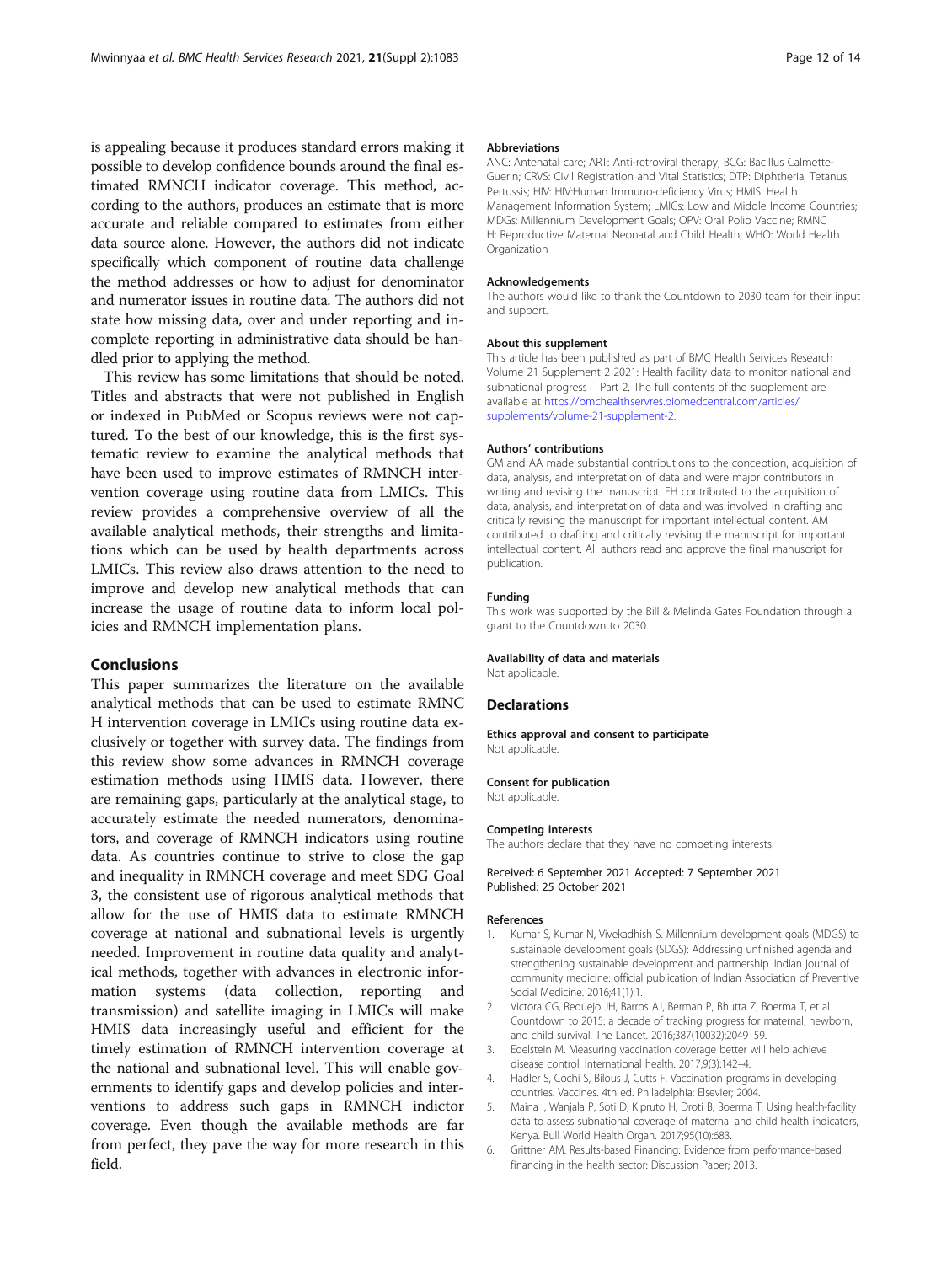- <span id="page-12-0"></span>7. Oxman AD, Fretheim A. Can paying for results help to achieve the Millennium Development Goals? A critical review of selected evaluations of results-based financing. Journal of Evidence-Based Medicine. 2009;2(3):184-95.
- 8. Brenzel L, Measham A, Naimoli J, Batson A, Bredenkamp C, Skolnik R. Taking stock: World Bank experience with results-based financing (RBF) for health. Washington: The World Bank; 2009.
- Naimoli JF. Global health partnerships in practice: taking stock of the GAVI Alliance's new investment in health systems strengthening. Int J Health Plan Manag. 2009;24(1):3–25.
- 10. Knoll M, Zloczysti P. The good governance indicators of the millennium challenge account: How many dimensions are really being measured? World Dev. 2012;40(5):900–15.
- 11. Vujicic M, Weber SE, Nikolic IA, Atun R, Kumar R. An analysis of GAVI, the Global Fund and World Bank support for human resources for health in developing countries. Health policy planning. 2012;27(8):649–57.
- 12. Cutts FT, Izurieta HS, Rhoda DA. Measuring coverage in MNCH: design, implementation, and interpretation challenges associated with tracking vaccination coverage using household surveys. PLoS medicine. 2013;10(5).
- 13. Bosch-Capblanch X, Ronveaux O, Doyle V, Remedios V, Bchir A. Accuracy and quality of immunization information systems in forty-one low income countries. Tropical Med Int Health. 2009;14(1):2–10.
- 14. Lim SS, Stein DB, Charrow A, Murray CJ. Tracking progress towards universal childhood immunisation and the impact of global initiatives: a systematic analysis of three-dose diphtheria, tetanus, and pertussis immunisation coverage. The Lancet. 2008;372(9655):2031–46.
- 15. Bhattacharya AA, Umar N, Audu A, Felix H, Allen E, Schellenberg JR, et al. Quality of routine facility data for monitoring priority maternal and newborn indicators in DHIS2: A case study from Gombe State, Nigeria. PLoS One. 2019;14(1):e0211265.
- 16. Day LT, Gore-Langton GR, Rahman AE, Basnet O, Shabani J, Tahsina T, et al. Labour and delivery ward register data availability, quality, and utility-Every Newborn-birth indicators research tracking in hospitals (EN-BIRTH) study baseline analysis in three countries. BMC Health Serv Res. 2020;20(1):1–14.
- 17. Mavimbe JC, Braa J, Bjune G. Assessing immunization data quality from routine reports in Mozambique. BMC Public Health. 2005;5(1):108.
- 18. Mate KS, Bennett B, Mphatswe W, Barker P, Rollins N. Challenges for routine health system data management in a large public programme to prevent mother-to-child HIV transmission in South Africa. PloS one. 2009;4(5):e5483.
- 19. World Health Organization. Immunization, Vaccination and Biologicals 2019 [updated 8/2019; cited 2020 4/13/2020]. Available from: [https://www.who.](https://www.who.int/immunization/monitoring_surveillance/routine/coverage/en/index1.html) [int/immunization/monitoring\\_surveillance/routine/coverage/en/index1.html.](https://www.who.int/immunization/monitoring_surveillance/routine/coverage/en/index1.html)
- 20. Cutts FT, Claquin P, Danovaro-Holliday MC, Rhoda DA. Monitoring vaccination coverage: defining the role of surveys. Vaccine. 2016;34(35):4103–9.
- 21. Salami L, Ouendo E-MD, Fayomi B. Effects of Results Based Financing Models on Data Quality Improvement in Benin on 2014. 2016.
- 22. Lacapère F, Magloire R, Danovaro-Holliday MC, Flannery B, Chamoulliet H, Celestin E-P. The use of rapid coverage monitoring in the national rubella vaccination campaign, Haiti 2007–2008. J Infect Dis. 2011;204(suppl\_2):698–705.
- 23. Nanyunja M, Lewis RF, Makumbi I, Seruyange R, Kabwongera E, Mugyenyi P, et al. Impact of mass measles campaigns among children less than 5 years old in Uganda. Journal of infectious diseases. 2003;187(Supplement\_1):63-S8.
- 24. Zuber PL, Yaméogo KR, Yaméogo A, Otten MW Jr. Use of Administrative Data to EstimateMass Vaccination Campaign Coverage, Burkina Faso, 1999. J Infect Dis. 2003;187(Supplement\_1):86–90.
- 25. World Health Organization. World health statistics 2016: monitoring health for the SDGs sustainable development goals. World Health Organization; 2016.
- 26. Tatem AJ. Mapping the denominator: spatial demography in the measurement of progress. International health. 2014;6(3):153–5.
- 27. Brandt CO, De Herdt T. On the political economy of data collection: lessons from the unaccomplished population census (Democratic Republic of the Congo, 2006–2018). 2019.
- 28. Office of the Population Housing Census Commission. Summary and statistical report of the 2007 population and housing census: population size by age and sex. Federal Democratic Republic of Ethiopia, Population Census Commission; 2008.
- 29. Ouedraogo I, Tigabu M, Savadogo P, Compaoré H, Odén P, Ouadba J. Land cover change and its relation with population dynamics in Burkina Faso, West Africa. Land Degradation Development. 2010;21(5):453–62.
- 30. Khalidi NA. Afghanistan: demographic consequences of war, 1978–1987. Central Asian Survey. 1991;10(3):101–26.
- 31. National Population Commission. Final results of 2006 population census of Nigeria. Nigeria: NPC, Abuja; 2006.
- 32. Idike A, Eme OI. Census politics in Nigeria: an examination of 2006 population census. Journal of Policy Development studies. 2015;289(1851):1–26.
- 33. Dunkle SE, Wallace AS, MacNeil A, Mustafa M, Gasasira A, Ali D, et al. Limitations of using administratively reported immunization data for monitoring routine immunization system performance in Nigeria. The Journal of infectious diseases. 2014;210(suppl\_1):523-S30.
- 34. Campbell H, el Arifeen S, Hazir T, O'Kelly J, Bryce J, Rudan I, et al. Measuring coverage in MNCH: challenges in monitoring the proportion of young children with pneumonia who receive antibiotic treatment. PLoS Med. 2013;10:5.
- 35. Stanton CK, Rawlins B, Drake M, dos Anjos M, Cantor D, Chongo L, et al. Measuring coverage in MNCH: testing the validity of women's self-report of key maternal and newborn health interventions during the peripartum period in Mozambique. PloS one 2013;8:5.
- 36. McCarthy KJ, Blanc AK, Warren CE, Mdawida B. Women's recall of maternal and newborn interventions received in the postnatal period: a validity study in Kenya and Swaziland. Journal of global health. 2018;8(1).
- 37. Blanc A, Warren C, McCarthy K, Kimani J, Ndwiga C. RamaRao. Assessing the validity of indicators of the quality of maternal and newborn health care in Kenya. J Glob Health. 2016;6:010405.
- 38. Veritas Health Innovation. Covidence systematic review software. Veritas Health Innovation Melbourne, VIC; 2016.
- 39. Wandera EA, Mohammad S, Bundi M, Nyangao J, Galata A, Kathiiko C, et al. Impact of rotavirus vaccination on rotavirus hospitalisation rates among a resource-limited rural population in Mbita, Western Kenya. Tropical Med Int Health. 2018;23(4):425–32.
- 40. Wandera EA, Mohammad S, Ouko JO, Yatitch J, Taniguchi K, Ichinose Y. Variation in rotavirus vaccine coverage by sub-counties in Kenya. Tropical medicine health. 2017;45(1):9.
- 41. Assegaai T, Reagon G, Schneider H. Evaluating the effect of ward-based outreach teams on primary healthcare performance in North West Province, South Africa: A plausibility design using routine data. South African Medical Journal. 2018;108(4):329–35.
- 42. Agyepong IA. Reforming health service delivery at district level in Ghana: the perspective of a district medical officer. Health Policy Plann. 1999;14(1):59–69.
- 43. Bhatnagar P, Gupta S, Kumar R, Haldar P, Sethi R, Bahl S. Estimation of child vaccination coverage at state and national levels in India. Bull World Health Organ. 2016;94(10):728.
- 44. Vivancos R, Martinez R. Performance assessment of the Ugandan National Programme of Immunization in Masindi: analysis of routine data. J Trop Pediatr. 2008;54(1):62–5.
- 45. Borgdorff MW, Walker GJ. Estimating coverage from routine information. Tropical doctor. 1988;18(3):130–4.
- 46. Haddad S, Bicaba A, Feletto M, Fournier P, Zunzunegui MV. Heterogeneity in the validity of administrative-based estimates of immunization coverage across health districts in Burkina Faso: implications for measurement, monitoring and planning. Health policy planning. 2010;25(5):393–405.
- 47. Jeffery C, Pagano M, Hemingway J, Valadez JJ. Hybrid prevalence estimation: Method to improve intervention coverage estimations. Proceedings of the National Academy of Sciences. 2018;115(51):13063–8.
- 48. Delvaux T, Samreth S, Barr-DiChiara M, Seguy N, Guerra K, Ngauv B, et al. Linked response for prevention, care, and treatment of HIV/AIDS, STIs, and reproductive health issues: results after 18 months of implementation in five operational districts in Cambodia. JAIDS Journal of Acquired Immune Deficiency Syndromes. 2011;57(3):e47–55.
- 49. Audureau E, Kahn JG, Besson M-H, Saba J, Ladner J. Scaling up prevention of mother-to-child HIV transmission programs in sub-Saharan African countries: a multilevel assessment of site-, program-and country-level determinants of performance. BMC Public Health. 2013;13(1):286.
- 50. Saito S, Chung H, Mahy M, Radin AK, Jonnalagadda S, Hakim A, et al. Pediatric HIV treatment gaps in 7 East and Southern African Countries: examination of modeled, survey, and routine program data. JAIDS Journal of Acquired Immune Deficiency Syndromes. 2018;78:134-S41.
- 51. Mensah K, Heraud J, Takahashi S, Winter A, Metcalf CJE, Wesolowski A. Seasonal gaps in measles vaccination coverage in Madagascar. Vaccine. 2019;37(18):2511–9.
- 52. Organization WH. Data quality review: module 2: desk review of data quality. 2017.
- 53. World Health Organization. Assessing and Improving the Accuracy of Target Population Estimates for Immunization Coverage. Working draft. 2015.